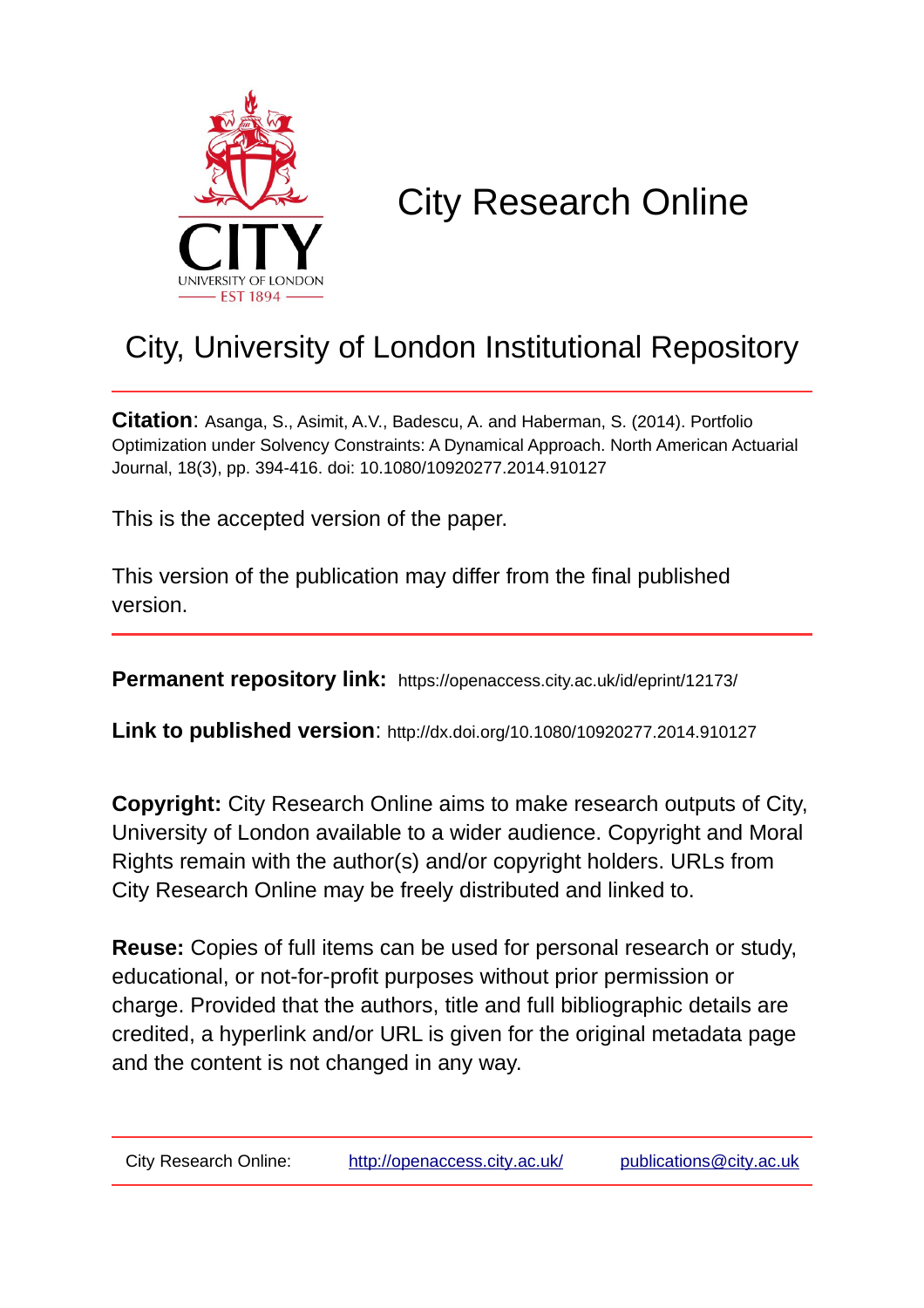# Portfolio optimization under solvency constraints: a dynamical approach

Sujith Asanga<sup>1</sup>, Alexandru Asimit<sup>2</sup>, Alexandru Badescu<sup>3,\*</sup>, and Steven Haberman<sup>4</sup>

#### Abstract

We develop portfolio optimization problems for a non-life insurance company seeking to find the minimum capital required, which simultaneously satisfies solvency and portfolio performance constraints. Motivated by standard insurance regulations, we consider solvency capital requirements based on three criteria: Ruin Probability, Conditional Value-at-Risk and Expected Policyholder Deficit ratio. We propose a novel semiparametric formulation for each problem and explore the advantages of implementing this methodology over other potential approaches. When liabilities follow a Lognormal distribution, we provide sufficient conditions for convexity for each problem. Using different expected Return on Capital target levels, we construct efficient frontiers when portfolio assets are modelled with a special class of multivariate GARCH models. We found that the correlation between asset returns plays an important role in the behaviour of the optimal capital required and the portfolio structure. The stability and out-of-sample performance of our optimal solutions are empirically tested with respect to both the solvency requirement and portfolio performance, through a double rolling window estimation exercise.

Keywords: Portfolio optimization; Capital requirements; Solvency constraint; Multivariate GARCH; Double rolling window.

JEL Classification: C58, G11, G22.

<sup>&</sup>lt;sup>1</sup>Department of Mathematics and Statistics, University of Calgary, Calgary, Alberta T2N 1N4, Canada. sujith.asanga@gmail.com.  $^{2}$ Cass Business School, City University, London EC1Y 8TZ, United Kingdom. E-mail: asimit@city.ac.uk.

<sup>3</sup>Corresponding author∗: Department of Mathematics and Statistics, University of Calgary, Calgary, Alberta T2N 1N4, Canada. E-mail: abadescu@math.ucalgary.ca. Phone: 1-403-2203963.

 $^{4}$ Cass Business School, City University, London EC1Y 8TZ, United Kingdom. E-mail: S.Haberman@city.ac.uk.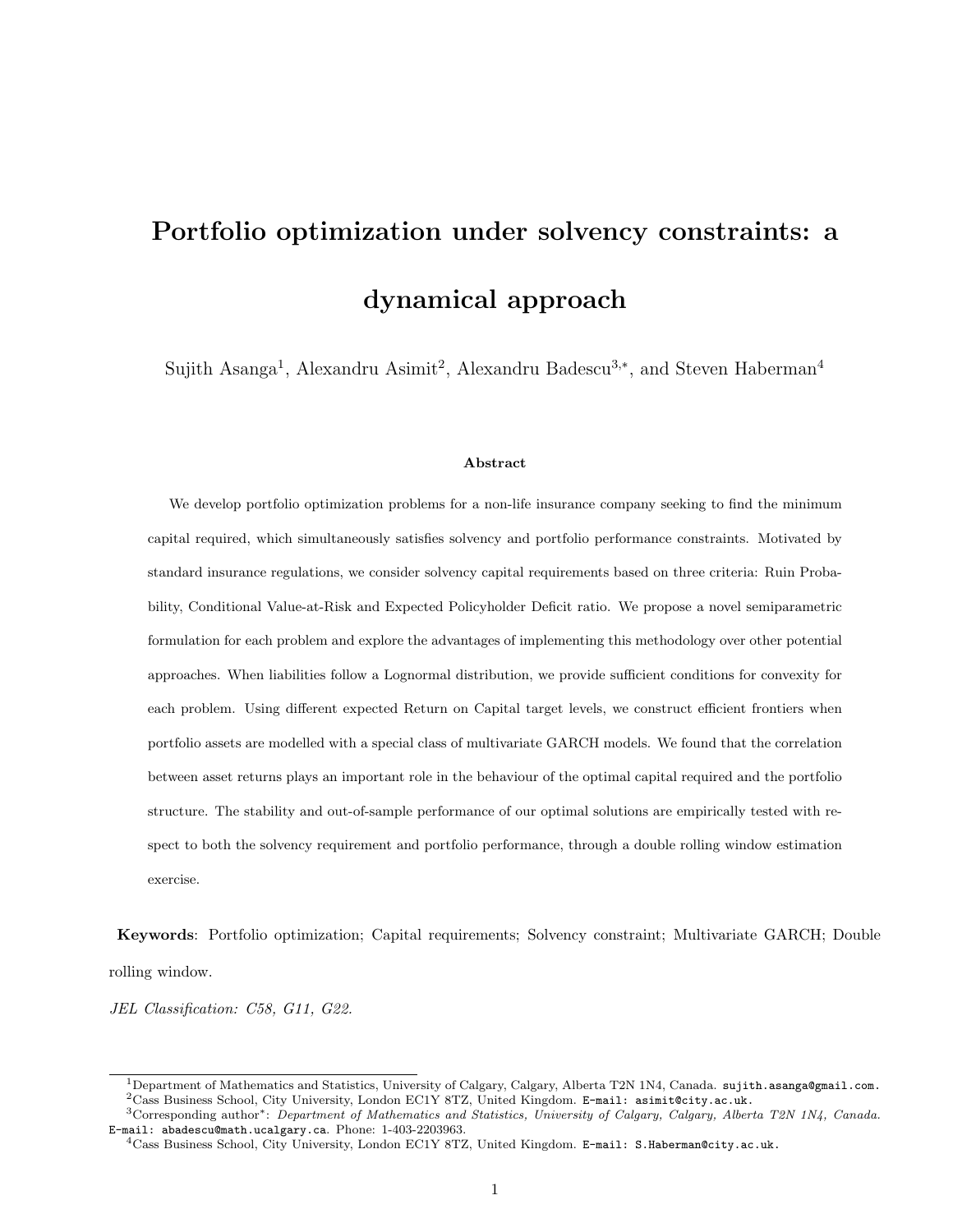## 1 Introduction

Insurance regulation has played an important role in securing policyholders and investors against various types of risk. One of its primary objectives is the establishment of an initial capital amount required to be held by insurance companies, in order to offer protection in the case of unexpected events. There has been an extensive literature on capital adequacy and its relationship to risk measures. For example, the Value-at-Risk  $(VaR)$ , one of the most popular tools used in financial risk management, constitutes the basis for the Solvency II regulatory standards which applies to insurance companies in European Union (EU) (e.g. Sandström, 2006). In order to overcome some of the VaR pitfalls (e.g. VaR is not sub-additive), Artzner et al. (1999) introduced the notion of coherent risk measures. A discussion about their applications to capital requirements in insurance is provided in Artzner (1999). Amongst the coherent risk measures, an important special case is represented by the Expected Shortfall (ES), which plays a crucial role for the development of the Swiss Solvency Test (SST) (FOPI, 2004). The class of coherent measures has been further extended to convex measures by Föllmer and Schied (2002). For an overview of theoretical properties of various well-known risk measures used as solvency capital requirements, we refer to Dhaene et al. (2006). For a more recent survey on applications of risk measures in portfolio management we refer to Krokhmal *et al.* (2011).

The standard approach used in connecting minimum capital standards to risk measures relies on the investment of solvency capital into a single "eligible" security, often taken as a risk-free asset. However, if the regulator allows the financial institution (e.g. insurance company in our case) to use a portfolio of such "eligible" assets, investing only into the risk-free asset may not be efficient. For example, Balbas (2008) showed that the investment of the capital requirement into a risk-free asset is not optimal in several important cases, and he provided an example based on a Conditional Value-at-Risk  $(CVaR)$  (a risk measure introduced by Rockafellar and Uryasev, 2000) and Black-Scholes assumptions. Artzner et al. (2009) provided a brief discussion on the efficient use of capital and risk measures in the case of multiple traded assets, while Farkas et al. (2012) gave a comprehensive theoretical background on the same issue. However, none of the above studies provide empirical examples on how minimum capital and its optimal allocation are obtained. Moreover, despite their popularity, these optimization problems are typically treated separately in the actuarial literature. The use of both initial capital and portfolio weights as decision variables for optimization problems has only been recently proposed. For example, Mankai and Bruneau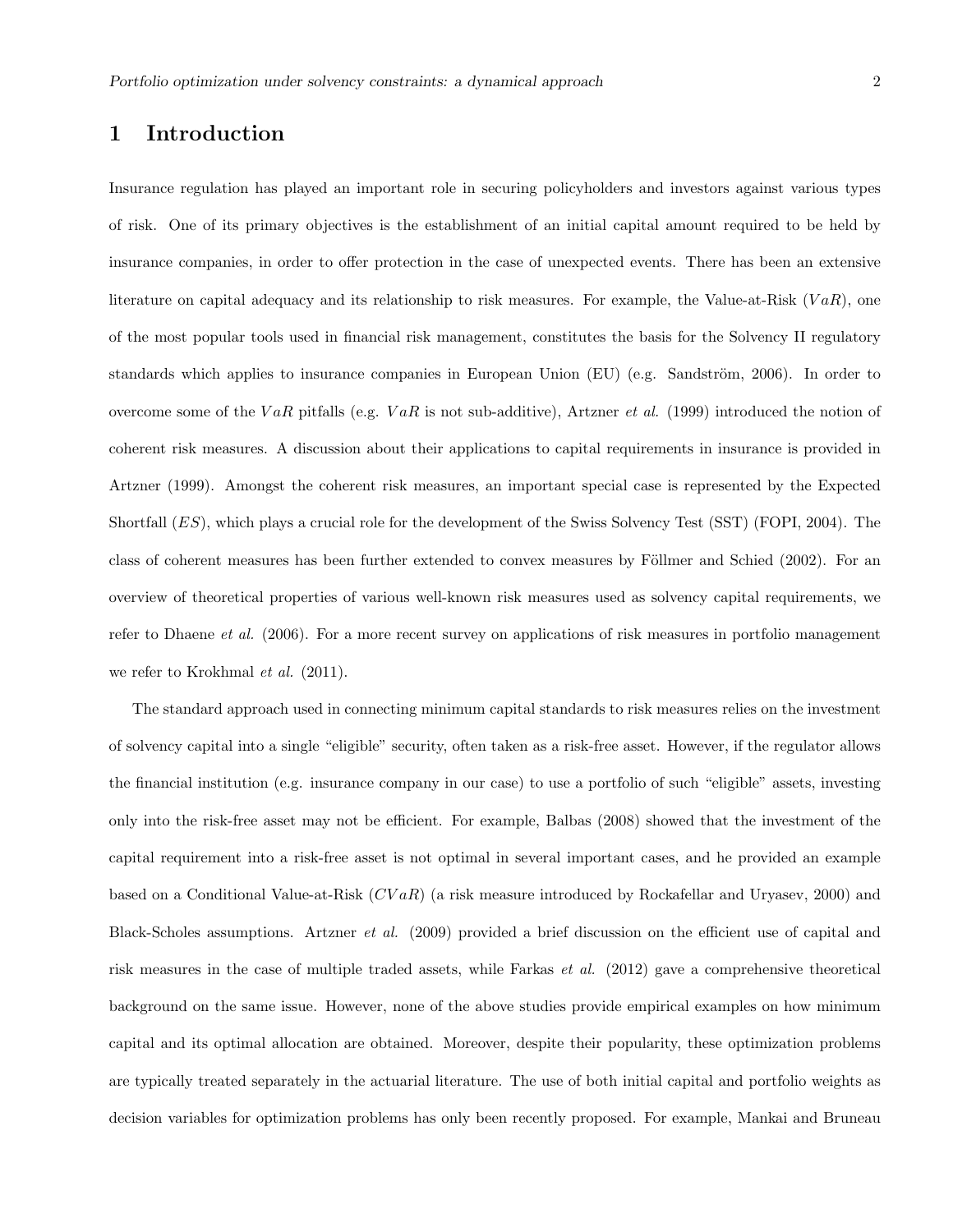(2012) introduced a joint optimization problem by maximizing the expected return on risk-adjusted capital subject to a CVaR constraint, while Asimit et al. (2012) developed a minimum capital requirement problem based on a Ruin Probability (RP) constraint. However, both studies assumed a static setting and did not investigate the behaviour of the optimal solutions and portfolio performance over time.

In this paper we introduce three joint optimization problems for a non-life insurance company in a dynamic framework. Each problem is constructed by minimizing the initial capital subject to two types of constraints. The first category is represented by solvency requirements according to a particular insurance regulation, while the second constraint, which is the same for all problems, is given through a portfolio performance measure.<sup>5</sup> Since shareholders usually require a gain on their investment, we use the expected Return on Capital (ROC) as our portfolio performance measure. Other choices for measuring performance are suggested in Cherny and Madan (2009), among others.

Motivated by the Solvency II and SST directives, the first two solvency criteria are based on a target value for the  $RP$  and a negative  $CVaR$  of the insurer's net loss, respectively, both computed over a predefined period of time (e.g. one year horizon). Since the RP constraint is equivalent to a negative  $VaR$ , the two criteria considered agree with the mathematical definition of a solvency requirement given by Djehiche and Hörfelt  $(2005)$  for a general risk measure. The third solvency criterion uses an upper bound for the Expected Policyholder Deficit ( $EPD$ ), which was introduced by Butsic (1994) as a new measure of insolvency risk. The EPD criteria has played an important role in establishing the US Risk-based Capital (RBC) regulatory system (e.g. see NAIC, 2009). Analyses and comparisons of the three capital standards have been previously considered in the literature. For example, Holzmüller (2009) and Cummins and Phillips (2009) provided detailed assessments of the RBC, SST and Solvency II directives. Barth  $(2000)$  compared the RP and EPD approaches and found that the latter increases the insolvency risk for larger insurers. Eling et al. (2009) investigated the RP, EPD and ES in a mean-variance setup using data from a German non-life insurance company.

Our objective is to provide a detailed analysis of the optimal capital required and its portfolio allocation for all three solvency criteria. In constructing the insurer net loss, we model only two sources of risk, namely the market

<sup>5</sup>A conceptually similar problem has been very recently proposed in the financial literature by Santos et al. (2012). They develop an optimization problem which minimizes the capital required subject to a Basel II criteria (i.e. a target number of  $VaR$  violations within a year) and a lower bound for the expected portfolio return. However, their problem is constructed as a single optimization problem (i.e. the only decision variable is the portfolio weight), since the capital requirement is given explicitly by the maximum between current-day  $VaR$  and the average one-day-ahead  $VaR$  over the last 60 business days.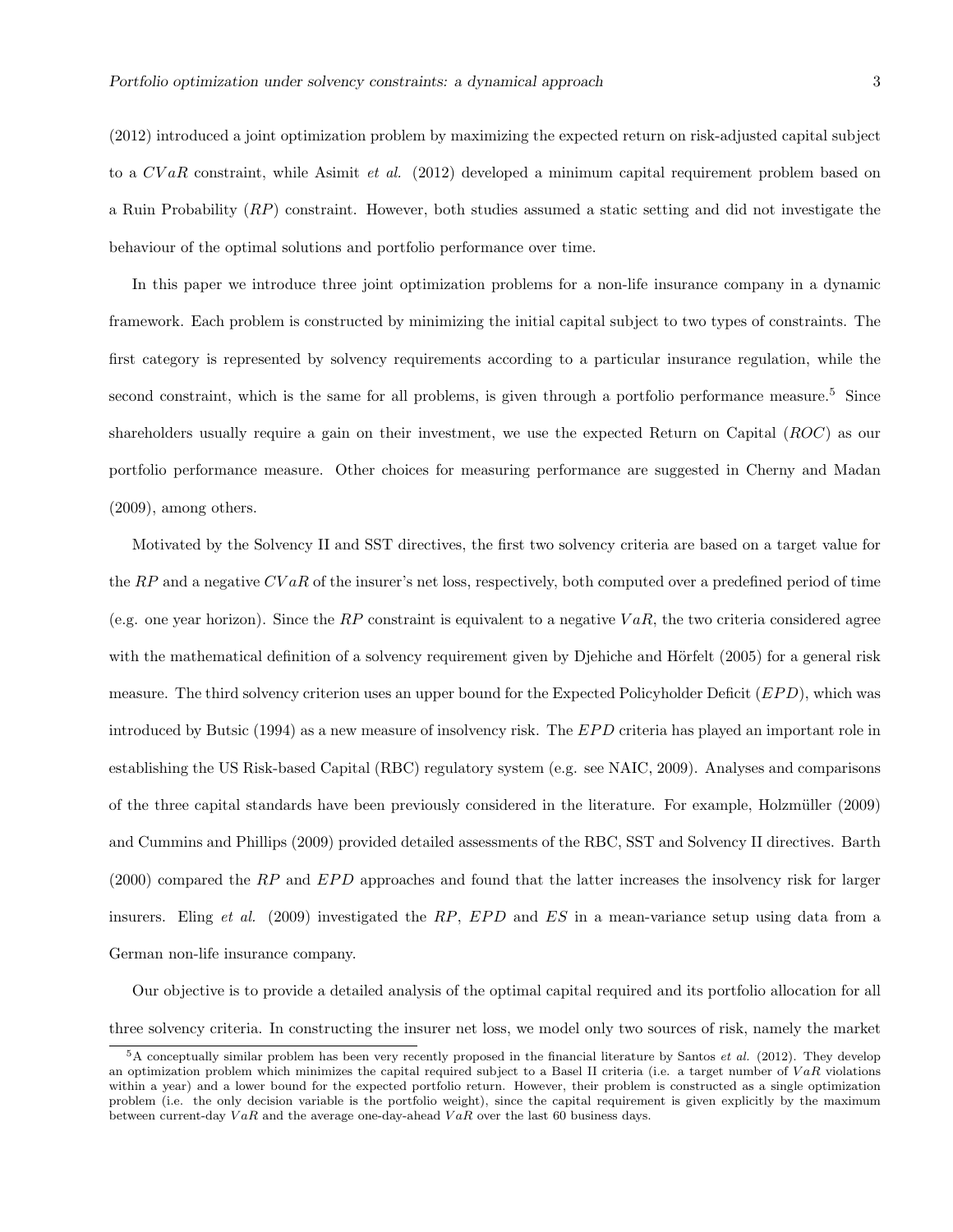(assets) and insurance (liabilities) risks. The dynamical structure is introduced by assuming that the portfolio's assets follow a Multivariate Generalized Autoregressive Conditional Heteroskedastic (MV-GARCH) model. There is a considerable number of MV-GARCH specifications proposed in the financial econometrics literature (e.g. conditional covariance matrix, factor, and conditional covariance and correlation models) and for recent surveys we refer to Bauwens et al. (2006) and Silvennoinen and Terasvirta (2009). In this study, we focus on the class of Dynamic Conditional Correlation (DCC) models introduced by Engle (2002). There are at least three important reasons for this choice. Firstly, these models are not heavily parametrized and therefore, are appropriate for large scale estimation and risk management problems (e.g. see Engle and Sheppard, 2008). Secondly, their forecasting performance is not significantly outperformed by richer competitors (e.g. see Laurent et al., 2012). Thirdly, we wish to analyze the effect of a time-varying correlation matrix between portfolio's assets on the optimal solutions, by comparing it with the constant and zero correlation cases. The insurance liability is modelled with a univariate random variable.

One of the major issues with implementing the proposed problems is related to their convexity. Since the expected ROC constraint is linear in both capital and weights, the focus remains on the convexity of the solvency constraints. The standard approach for dealing with  $CVaR$  optimization is based on a Monte-Carlo type of approximation, and this leads to a linear programming (LP) reformulation for the initial problem (e.g. see Rockafellar and Uryasev, 2000, 2002, and Krokhmal *et al.*, 2002, among others). Tian *et al.* (2010) used the similar prescription for solving asset-liability mean-variance portfolio optimization problems under  $CVaR$  constraints. Alexander  $et$ al. (2006) pointed out that the LP reformulation becomes less efficient when the number of Monte-Carlo paths becomes large. For the RP problem, closed-form expression and/or convex reformulation are rarely available. There are two streams of literature dealing with probability (chance) constraints. The first direction consists of using Monte-Carlo type estimators based on indicator functions and performing further appropriate approximations (e.g. see Boyd and Vandenbergue, 2004, for convex approximations by eliminating the indicator function, Nemirovski and Shapiro, 2006, for Bernstein scheme convex approximation, Luedtke and Ahmed, 2008, for non-convex mixedinteger programming (MIP) reformulation, among others). The second direction formulates and solves the chance constraints as VaR-constrained optimization (e.g. see Larsen *et al.*, 2002, for algorithms based on iterative  $CVaR$ optimizations, Gaivoronski and Pflug, 2004, for scenario-based methods and Wozabal et al., 2008, for a difference of convex functions reformulation).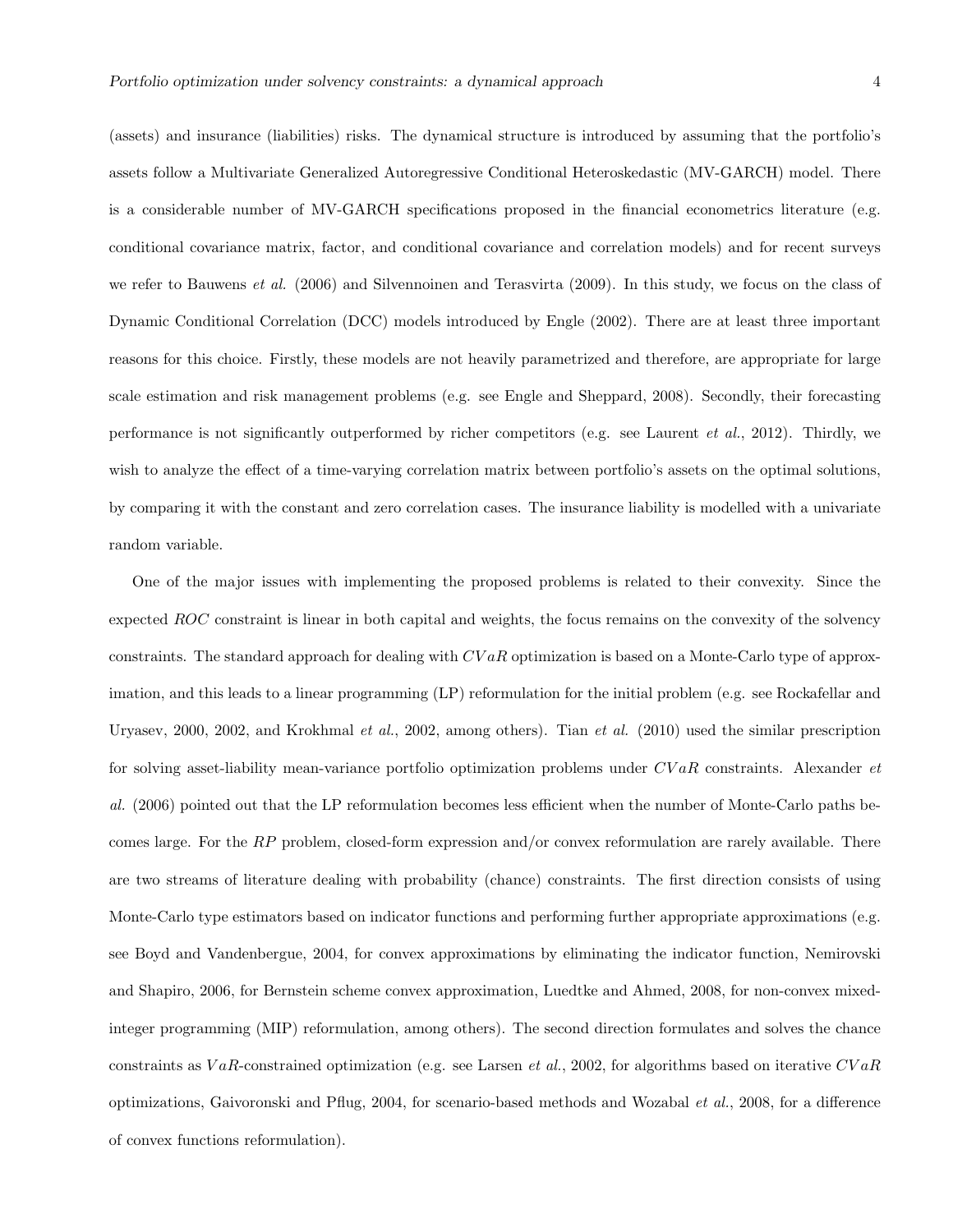In order to avoid the above convexity issues, we propose a semiparametric approach for reformulating the solvency constraints using the empirical distribution based on asset returns scenarios generated according to the MV-GARCH models and the given parametric specification of the liability distribution. For the RP-constrained optimization, this methodology can be viewed as a generalization of the semiparametric algorithm proposed in Asimit et al. (2012). When liabilities are Lognormal distributed, we derive sufficient convexity conditions for all three solvency constraints. Our numerical examples are constructed based on two 3-asset portfolios. The first portfolio is formed with one "risk-free" asset (US T-Bills) and two risky assets (NASDAQ and NYSE), while the second consists of the S&P 500 index and two exchange traded funds which track the investment results of US Treasury and Corporate Bond indices. The parameters are estimated from daily returns using the twostage estimation methodology introduced by Engle and Sheppard (2001) for three covariance specification: DCC-GARCH, CCC-GARCH (constant correlation) and UNI-GARCH (no-correlation). The liability parameters are estimated based on monthly aggregate claim amounts from property insurance provided by a European Unionbased insurance company. Using different level of shareholders' expected ROC, we construct efficient frontiers for a one-month horizon. All three solvency constraints indicate a similar type of behaviour in the sense that the DCC-GARCH is the most conservative model in terms of capital requirements. We run a double rolling window estimation exercise (re-estimate asset and liability parameters over a given period) to compare the outof-sample performance of our models. The results indicate that the DCC specification outperforms the CCC and the no-correlation ones, in terms of both the solvency constraint and return on capital performance, for portfolios with strongly correlated assets. The univariate GARCH structure is slightly preferred for lower correlated asset portfolios. The time-varying correlation also plays an important role in the portfolio structure. We further found that the portfolio weights are generally stable over the rolling window period, while the optimal total assets exhibit significant variation.

The rest of the paper is organized as follows. In the next section, we introduce the optimization problems based on the solvency and expected ROC constraints and illustrate the semiparametric approach for solving them. Models for both assets and liabilities and discussions on the convexity of the proposed methods are provided in Section 3. An extensive empirical analysis is performed in Section 4. We conclude the paper in Section 5.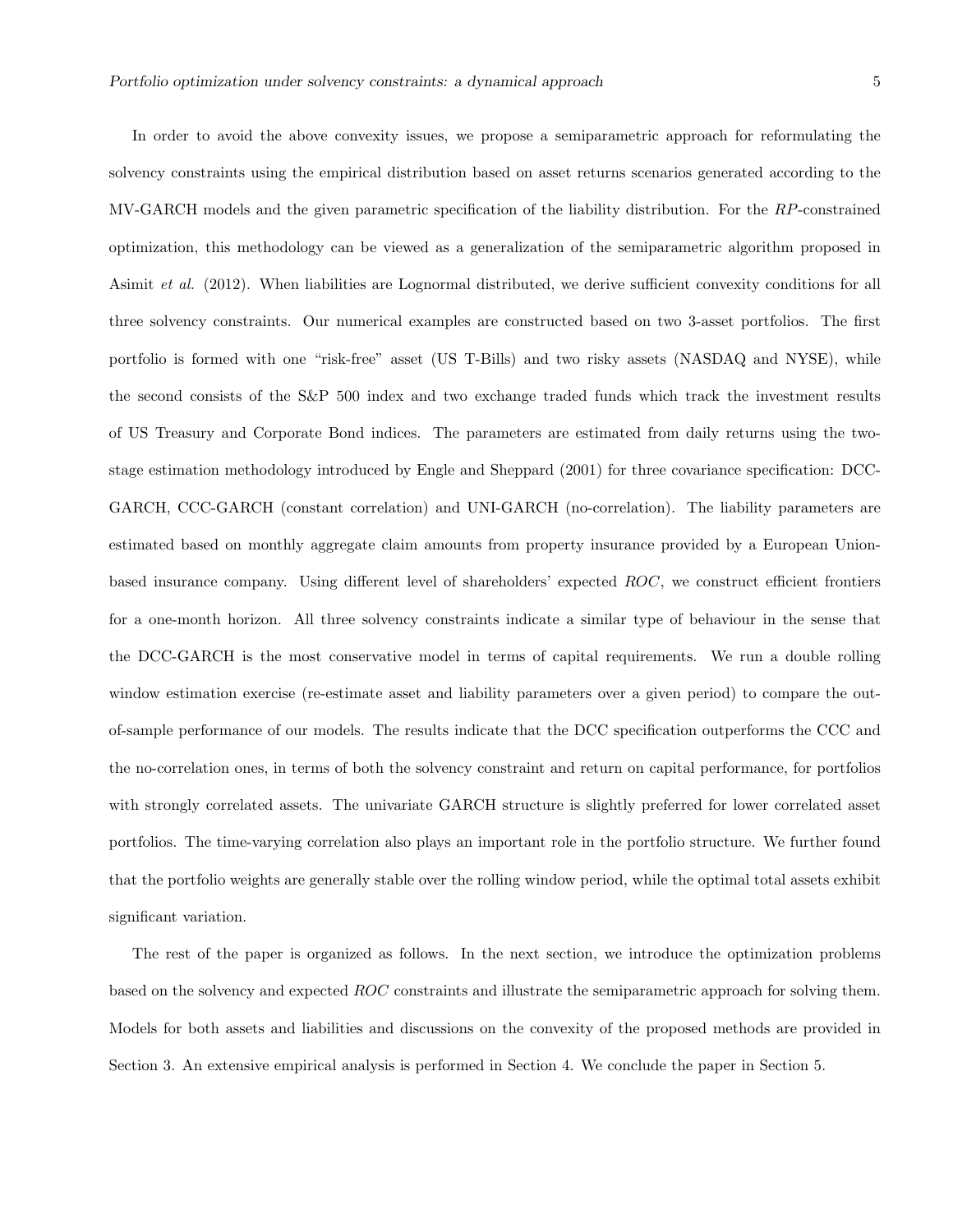### 2 Preliminaries and solvency constrained optimization

We consider a discrete-time framework with the set of trading dates indexed by  $\mathcal{T} = \{0, 1, \ldots, T\}$ . The market consists of a portfolio of n assets with the gross return<sup>6</sup> process over the period  $[t, t + 1]$  defined by  $\mathbf{R}_{t+1}$  $(R_{1,t+1},\ldots,R_{n,t+1})^T$ . We denote by  $\mathcal{F}_t$ , the historical information on the asset return evolution up to time t, so that  $\mathcal{F}_t = \sigma(\mathbf{R}_1, \dots, \mathbf{R}_t)$ . For convenience, we use the following notations for conditional probabilities, expectations and variances:  $Pr(\cdot|\mathcal{F}_t) = Pr_t(\cdot), E[\cdot|\mathcal{F}_t] = E_t[\cdot]$  and  $Var[\cdot|\mathcal{F}_t] = Var_t[\cdot]$ . Moreover, we use majuscules for random variables (except for cases when un upper script associated to a random variable may be interpreted as a realization of that random variable) and non-capital letters for deterministic quantities.

We introduce three optimization problems based on different solvency criteria for a non-life insurance company within a one-period setting,  $[t, t + \tau]$ , where  $\tau$  is the solvency horizon satisfying  $\tau \leq T - t$ . First, we denote by  $p_t$  the aggregate premium available for investment at time  $t$ . In addition, we assume that shareholders provide a regulatory initial capital of size  $c_t$ . Without loss of generality, no other premiums are collected and no capital is issued or retired between t and  $t + \tau$ , and therefore, the total invested amount is  $p_t + c_t$ . Let  $\mathbf{x}_t = (x_{1,t}, \ldots, x_{n,t})^T$ be the portfolio weights whose components satisfy the standard budget constraint,  $\sum_{i=1}^{n} x_{i,t} = 1$  and the no short sales constraint,  $x_{i,t} \geq 0$ ,  $i = 1, \ldots, n$ . Since our problem is designed as a single-period optimization, no rebalancing is allowed during the solvency period.

To fully describe the setup, we let the insurer's liability be modelled by a univariate random variable  $Y_{t+\tau}$ . This represents the aggregate claim amount over the solvency horizon which is assumed to be paid at time  $t + \tau$ . At this point, no particular assumptions regarding the conditional distributions of  $\mathbf{R}_{t+\tau}$  and  $Y_{t+\tau}$  are made, and no premium calculation principle is assigned for  $p_t$ . We define the insurer's net loss as the difference between the liability and portfolio value over the solvency horizon:

$$
L_{t,t+\tau} = Y_{t+\tau} - (p_t + c_t) \mathbf{R}_{t+\tau}^T \mathbf{x}_t.
$$

Since both the capital requirement and portfolio allocations are decision variables in our joint optimization problems, we can view the net loss r.v. as a function of these quantities (i.e.  $L_{t,t+\tau} := L(c_t, \mathbf{x}_t)$ ). For convenience, we assume there are no other sources of risk other than the ones modelled through Y and R, and there are no transaction or

 $6$ The gross return process is defined here as the ratio between the terminal and initial asset prices, and thus is non-negative.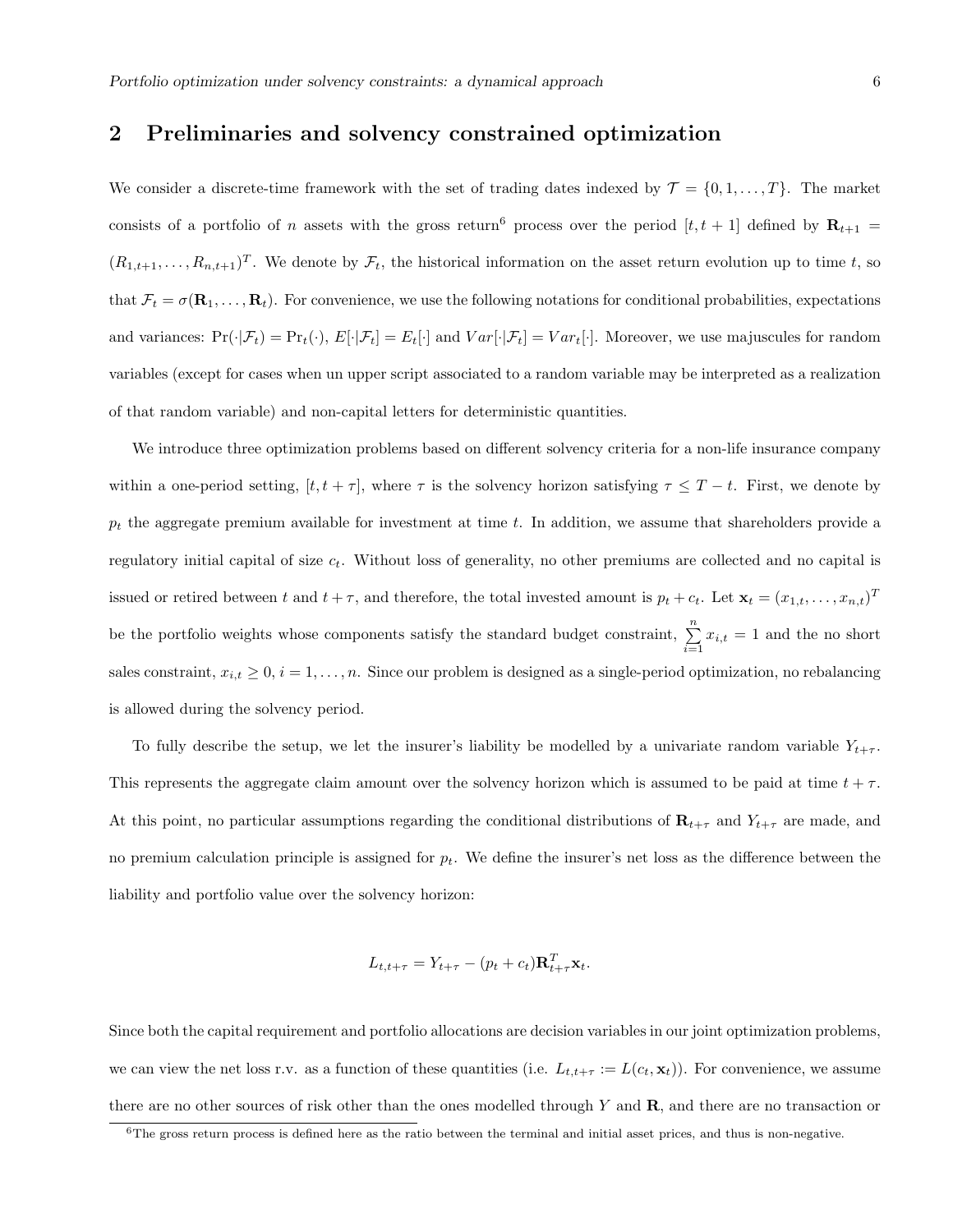other friction costs.

Each optimization problem proposed in the following subsections is characterized by minimizing the capital requirement  $c_t$ , subject to two key constraints. The first constraint is a solvency capital requirement imposed by the insurer's regulator, and is based on one of the following criteria:  $RP$ ,  $CVaR$  and  $EPD$ . Next, we define the gross ROC over the investment period:

$$
ROC_{t,t+\tau} = -\frac{L_{t,t+\tau}}{c_t} \tag{2.1}
$$

Since shareholders typically require a rate of return on the provided capital, the second constraint is introduced as a portfolio performance measure based on a target level for shareholders' expected return. For each type of solvency, we provide a novel semiparametric approach, which allows us to reformulate the constraints and further implement the optimization without costly computational effort.

#### 2.1 Optimization with RP constraint

The use of ruin probability constraints is motivated by the Solvency II Regime, which applies to any EU based insurance company, and consists of identifying the capital required to maintain a target level for the ruin probability over a specified period of time. Thus, we define the RP-constrained problem as follows:

$$
\min_{c_t, \mathbf{x}_t} c_t
$$
\ns.t.  $E_t \left[ \mathbb{1}_{\{L_{t,t+\tau} > 0\}} \right] \le 1 - \alpha,$   
\n $E_t \left[ ROC_{t,t+\tau} \right] \ge ROC^{\alpha},$   
\n $\mathbf{1}^T \mathbf{x}_t = 1, \mathbf{x}_t \ge \mathbf{0}, \ c_t \ge 0.$ \n(2.2)

Here,  $\alpha$  represents the specified solvency level,  $\mathbb{1}_{\{.\}}$  is the indicator function and  $ROC^{\alpha}$  is the lower bound for the shareholders' expected return on capital, which also depends on  $\alpha$ . We notice that the solvency probability constraint in  $(2.2)$  can be reformulated as a Value-at-Risk constraint, where the VaR of a loss random variable Z at a confidence level  $\alpha$  is defined by

$$
VaR^{\alpha}(Z) := \inf\{z \in \Re : \Pr(Z \le z) \ge \alpha\}.
$$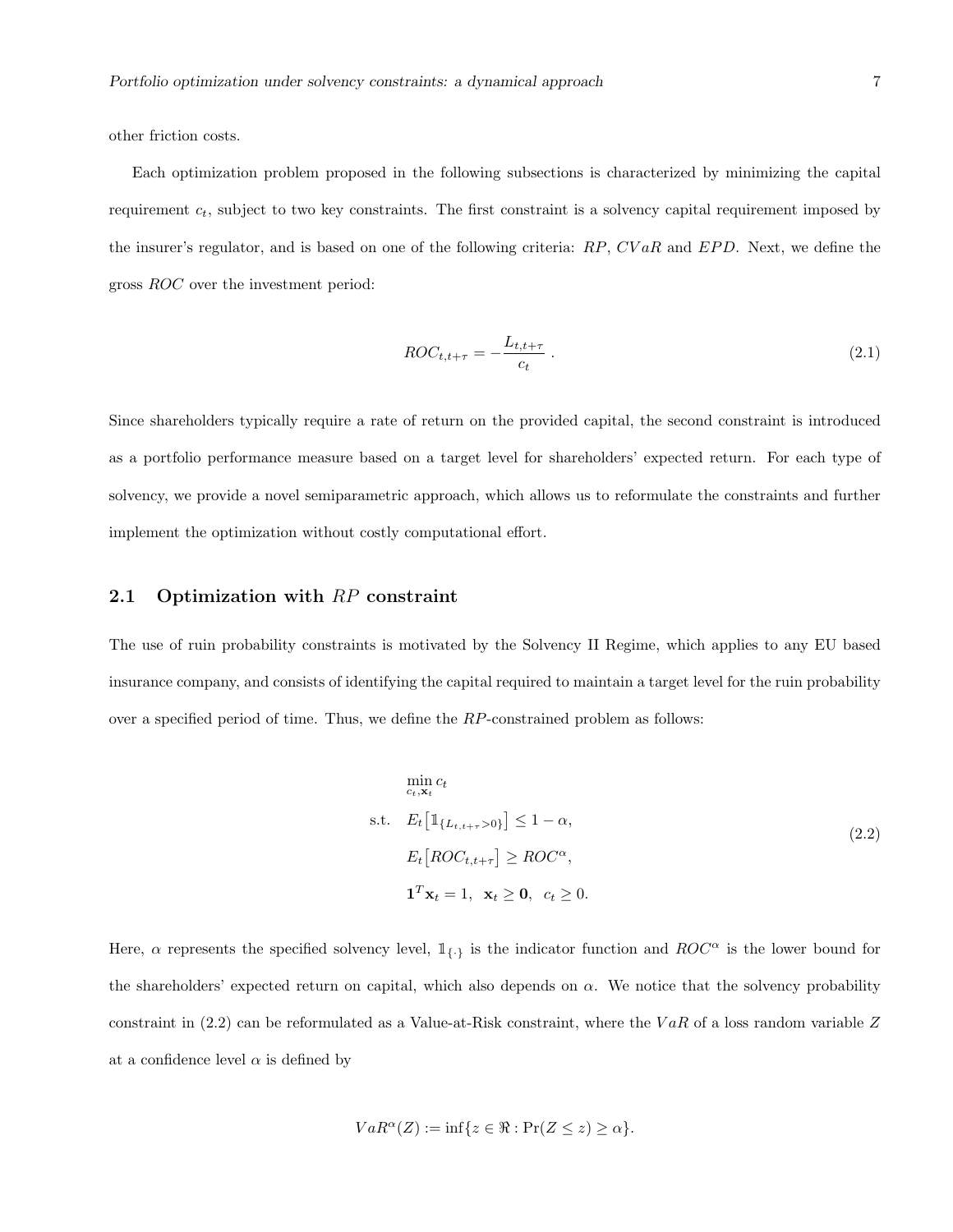Indeed, it immediately follows that:

$$
E_t\big[\mathbb{1}_{\{L_{t,t+\tau}>0\}}\big] \leq 1-\alpha \Leftrightarrow \Pr_t\big(L_{t,t+\tau}>0\big) \leq 1-\alpha \Leftrightarrow VaR_t^{\alpha}(L_{t,t+\tau}) \leq 0,
$$

where  $VaR_t^{\alpha}$  is the value at risk conditional on the historical asset return evolution up to time t. The main difficulty in dealing with this type of problem is the convexity of the chance constraint. Closed-form expressions for the ruin probability only exist in very few special cases. For example, if we assume that  $L_{t,t+\tau}$  has a multivariate Gaussian distribution, then  $(2.2)$  can be rewritten as a Second Order Cone optimization, which can be efficiently implemented with appropriate solvers. Asimit *et al.* (2012) found a closed form expression for such a problem in the absence of the short-sales and ROC constraints. However, when  $Y_{t+\tau}$  and  $R_{t+\tau}$  do not belong to the same family of distributions, we may not be able to even identify the distribution of  $L_{t,t+\tau}$ .

A standard approach in the chance constrained programming literature is to use a fully nonparametric method for approximating the conditional expectation in (2.2). This can be done by using Monte-Carlo simulations for both assets and liabilities. The solvency condition can be thus reformulated as:

$$
\frac{1}{m} \sum_{j=1}^{m} \mathbb{1}_{\{Y_{t+\tau}(j) - (p_t + c_t)\mathbf{R}_{t+\tau}^T(j)\mathbf{x}_t > 0\}} \le 1 - \alpha.
$$
\n(2.3)

Here, m is the number of Monte-Carlo simulations and  $Y_{t+\tau}(j)$  and  $\mathbf{R}_{t+\tau}(j)$  represent the  $j^{th}$  generated path for liabilities and assets conditional on  $\mathcal{F}_t$ . Due to the presence of the indicator function, the optimization problem is still non-convex. As was already mentioned in the introduction, several approaches such as convex approximations or non-convex Mixed Integer Programming (MIP) representations have been recently proposed in the literature to handle the non-parametric constraint. In general, their implementation becomes less efficient when  $m$  is large, which is generally required for a better accuracy of the Monte-Carlo estimator. Another alternative is to construct an equivalent condition to (2.3) by finding an appropriate confidence level which requires a reasonable small value for the number of Monte-Carlo paths; however, this depends on the data used and requires a calibration procedure. In order to avoid such issues, we use a conditional version of the semiparametric approach proposed in Asimit et al. (2012). This methodology is based on a pre-specified parametric conditional liability distribution and scenariobased asset returns. Using the notation,  $E[\cdot | \mathcal{F}_t \bigcup {\mathbf{R}_{t+\tau} = \mathbf{R}_{t+\tau}(j)}] = E_t^{(j)}[\cdot]$ , and using the double expectation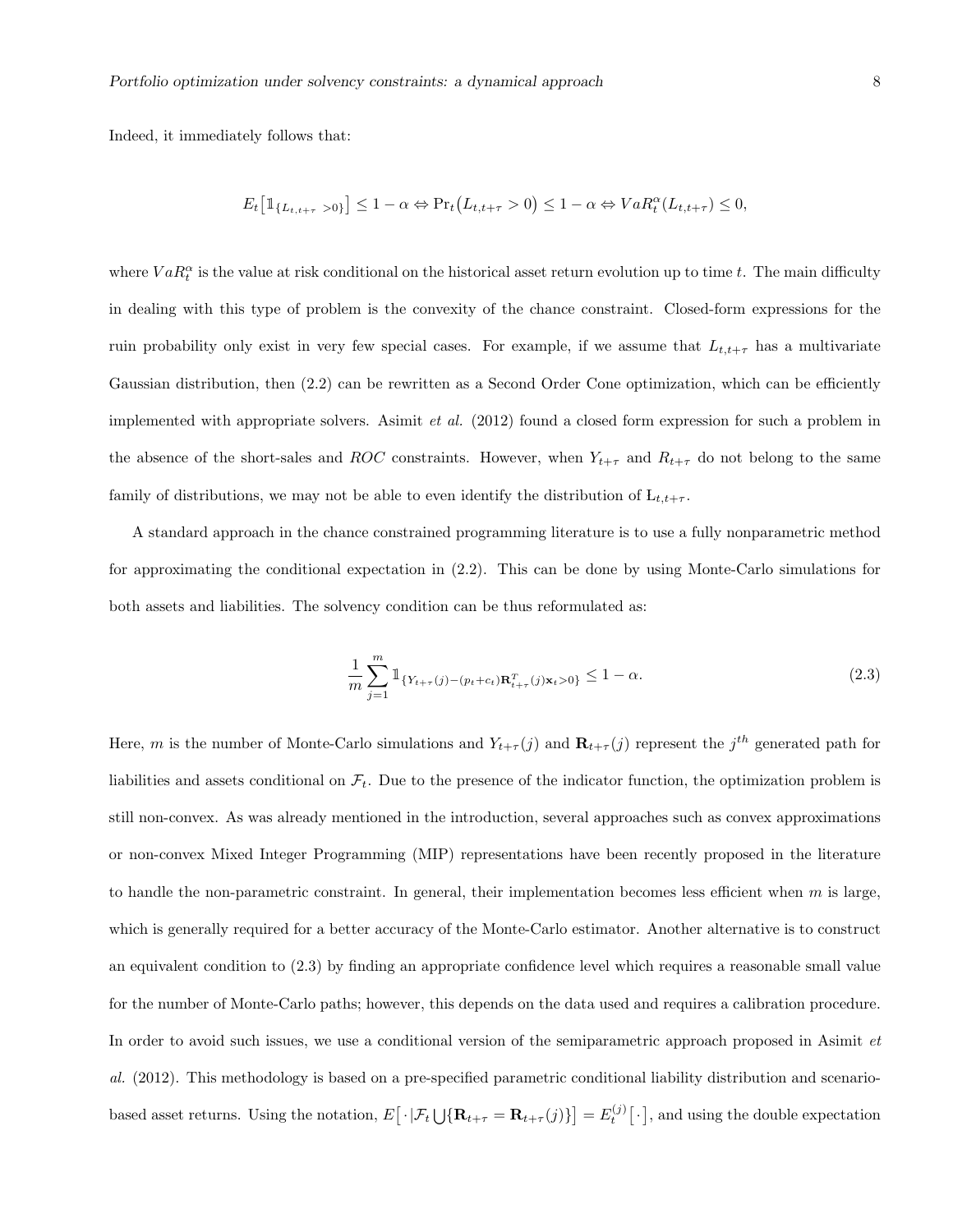rule, we reformulate the initial problem:

$$
\min_{c_t, \mathbf{x}_t} c_t
$$
\n
$$
\text{s.t.} \quad \frac{1}{m} \sum_{j=1}^m E_t^{(j)} \left[ \mathbb{1}_{\{Y_{t+\tau} - (p_t + c_t)\mathbf{R}_{t+\tau}^T(j)\mathbf{x}_t > 0\}} \right] \le 1 - \alpha,
$$
\n
$$
E_t \left[ ROC_{t, t+\tau} \right] \ge ROC^{\alpha},
$$
\n
$$
\mathbf{1}^T \mathbf{x}_t = 1, \quad \mathbf{x}_t \ge \mathbf{0}, \quad c_t \ge 0.
$$
\n
$$
(2.4)
$$

The expectation in the solvency constraint is taken with respect to the r.v. Y. A sufficient condition for the convexity of (2.4) is that  $E_t^{(j)}\left[\mathbb{1}_{\{Y_{t+\tau}-(p_t+c_t)\mathbf{R}_{t+\tau}^T(j)\mathbf{x}_t>0\}}\right]$  is convex in  $(c_t, \mathbf{x}_t)$ , for any  $j=1,\ldots,m$ . This is equivalent to having a conditionally convex survival function for the liability  $Y_{t+\tau}$ . Most of the survival functions used for modelling claim data posses this property (some not on their entire domain) and all our empirical results in Section 4 will be based on such a distribution.

#### 2.2 Optimization with  $CVaR$  constraint

The CVaR was introduced by Rockafellar and Uryasev (2000) as an alternative coherent risk measure to VaR, which quantifies the loss severity in the case of default. For general random variables, the  $CVaR$  is defined as a weighted average of the corresponding  $VaR$  and conditional expected losses which strictly exceed  $VaR$ . When losses have a continuous distribution function,  $CVaR$  coincides with ES (e.g. see Acerbi and Tasche, 2002, and Hürliman, 2003), which constitute the basis for quantifying the target capital according to the Swiss Solvency Test (EIOPA, 2011), that applies to all Swiss based insurance companies.

Following a similar approach as in the RP-constrained case, we define the following optimization problem with a CV aR solvency constraint:

$$
\min_{c_t, \mathbf{x}_t} c_t
$$
\ns.t.  $CVaR_t^{\beta}(L_{t, t+\tau}) \le 0$ ,  
\n
$$
E_t[ROC_{t, t+\tau}] \ge ROC^{\beta},
$$
\n
$$
\mathbf{1}^T \mathbf{x}_t = 1, \ \mathbf{x}_t \ge \mathbf{0}, \ c_t \ge 0.
$$
\n(2.5)

Here,  $\beta$  is the confidence level for  $CVaR$  and  $ROC^{\beta}$  is the associated lower bound for our performance measure.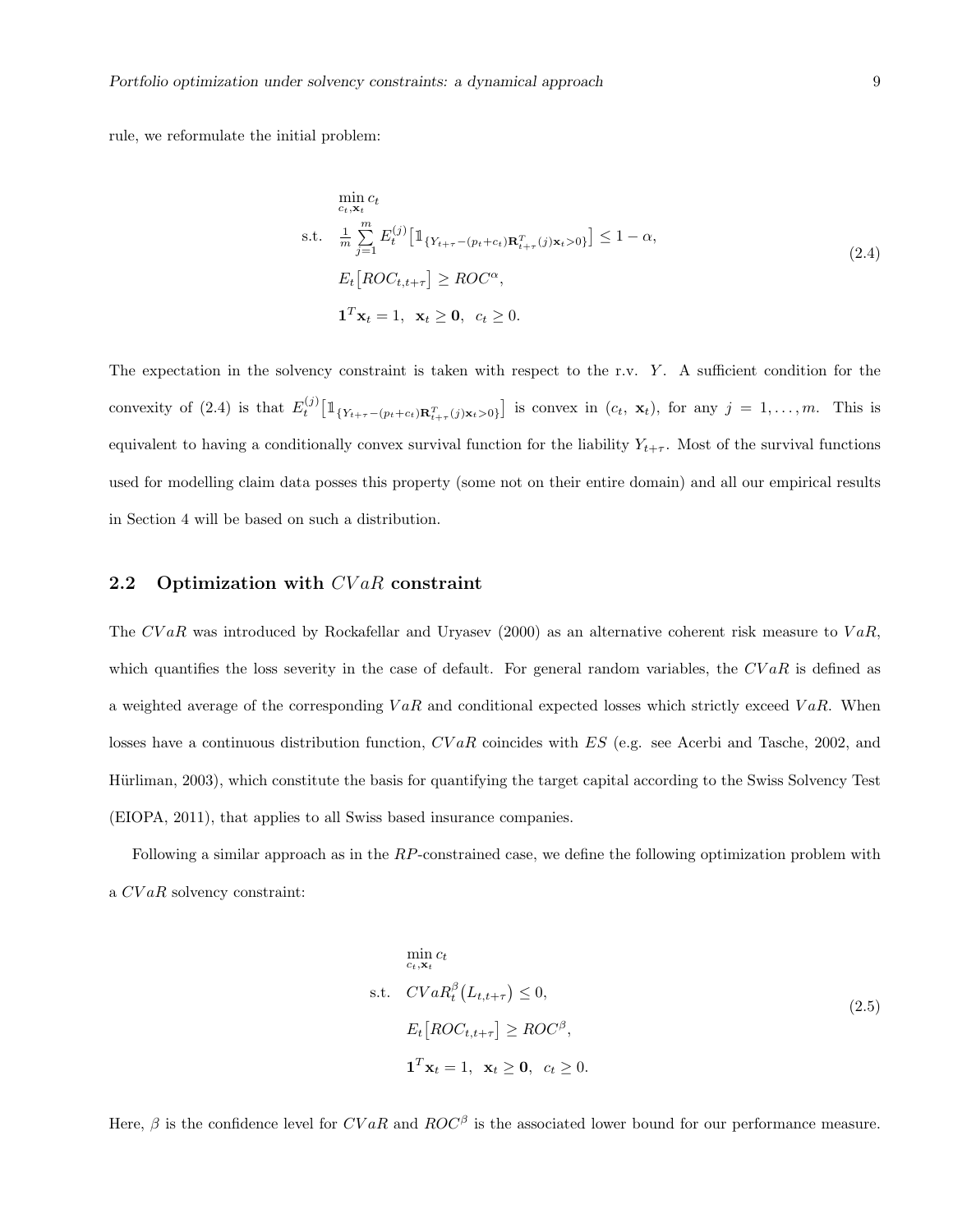$CVaR$  is a more conservative measure of risk than  $VaR$  given the same confidence level. In the empirical analysis from Section 4, we shall relate the confidence levels for each of the risk measures by,  $\beta = 1 - 2(1 - \alpha)$ , such that  $VaR<sup>\alpha</sup>$  is the median of the worst  $1 - \beta$  events. This is also satisfied by the values used in the Solvency II and SST directives ( $\alpha = 99.5\%$  and  $\beta = 99\%$ ).

There are various ways of formulating  $CVaR$  in the literature. The most appropriate representation for our context is the one provided by Pflug (2000) and Rockafellar and Uryasev (2000), who define  $CVaR$  as the solution of an optimization problem. For a general loss r.v. Z we have:

$$
CVaR^{\beta}(Z) = \inf_{s \in \Re} \left\{ s + \frac{1}{1 - \beta} E\big[ (Z - s)_+ \big] \right\},\,
$$

where  $(Z - s)_+ = \max(Z - s, 0)$ . Using the above definition, the optimization (2.5) becomes:

$$
\min_{s,c_t,\mathbf{x}_t} c_t
$$
\n
$$
\text{s.t.} \quad s + \frac{1}{1-\beta} E_t \left[ (L_{t,t+\tau} - s)_+ \right] \leq 0,
$$
\n
$$
E_t \left[ ROC_{t,t+\tau} \right] \geq ROC^{\beta},
$$
\n
$$
\mathbf{1}^T \mathbf{x}_t = 1, \ \mathbf{x}_t \geq \mathbf{0}, \ c_t \geq 0.
$$
\n
$$
(2.6)
$$

There are different potential strategies for reformulating the solvency constraint. The traditional method used in the literature is based on approximating the above conditional expectation with a Monte-Carlo type estimator and transforming (2.6) into a Linear Programming (LP) problem. Indeed, under a fully non-parametric prescription, the  $CVaR$  constraint can be rewritten as:

$$
s + \frac{1}{m(1-\beta)} \sum_{j=1}^{m} (Y_{t+\tau}(j) - (p_t + c_t) \mathbf{R}_{t+\tau}^T(j) \mathbf{x}_t - s)_+ \le 0,
$$

which can be further reformulated as a system of linear inequalities by introducing  $m$  additional decision variables (e.g., see Rockafellar and Uryasev, 2000). Despite the attractiveness of having the LP representation, the implementation of (2.6) with standard solvers becomes less efficient when the number of Monte-Carlo paths is large, since the dimension of the problem increases with  $m$ . Therefore, alternative convex approximations for the conditional expectation should be investigated to accommodate such scenarios. For example, Alexander et al. (2006) use a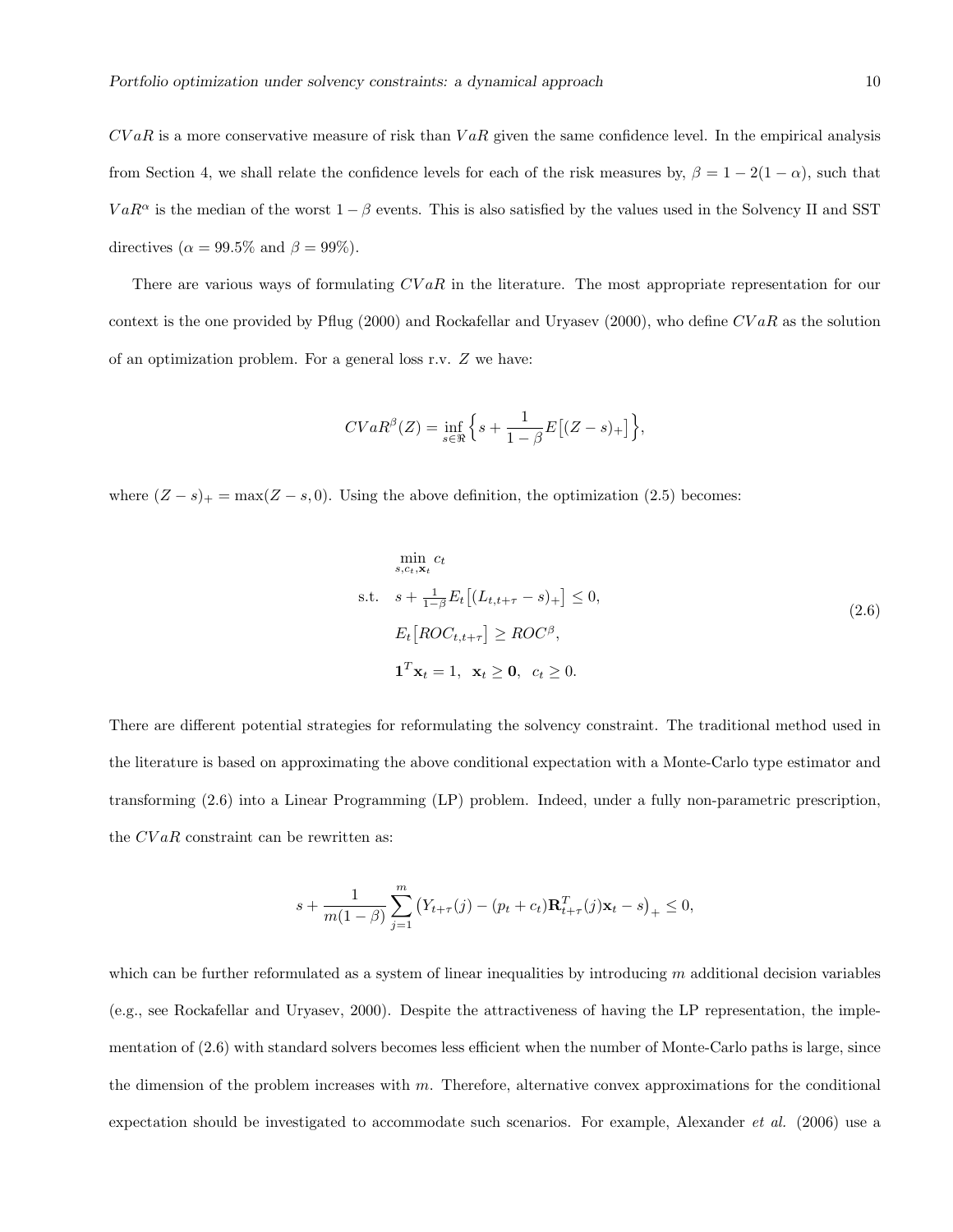continuously differentiable piecewise quadratic approximation. As in the RP-constrained optimization case, we propose here a semiparametric approach which reformulates (2.6) as:

$$
\min_{s,c_t,\mathbf{x}_t} c_t
$$
\n
$$
\text{s.t.} \quad s + \frac{1}{m(1-\beta)} \sum_{j=1}^m E_t^{(j)} \left[ (Y_{t+\tau} - (p_t + c_t) \mathbf{R}_{t+\tau}^T(j) \mathbf{x}_t - s)_+ \right] \le 0,
$$
\n
$$
E_t \left[ ROC_{t,t+\tau} \right] \ge ROC^{\beta},
$$
\n
$$
\mathbf{1}^T \mathbf{x}_t = 1, \ \mathbf{x}_t \ge \mathbf{0}, \ c_t \ge 0.
$$
\n
$$
(2.7)
$$

A sufficient condition which ensures the convexity of (2.7) is that  $E_t^{(j)}[(Y_{t+\tau} - (p_t + c_t)\mathbf{R}_{t+\tau}^T(j)\mathbf{x}_t - s)_+]$  is a convex function in  $s, c_t$  and  $\mathbf{x}_t$ . This issue is discussed in Section 3, once the liability r.v. is fully specified.

### 2.3 Optimization with  $EPD$  constraint

The  $EPD$  concept was introduced by Butsic (1994) as an alternative method to the ruin probability for measuring insolvency risk, and constitutes a useful tool in establishing the US RBC system. EPD is defined as the expected loss in the event of insolvency, and thus, it is similar to the ES concept (for a detailed discussion, see Cummins and Phillips, 2009). Translating this definition into our setting, we write:

$$
EPD(L_{t,t+\tau}) = E_t[(Y_{t+\tau} - (p_t + c_t)\mathbf{R}_{t+\tau}^T \mathbf{x}_t)_+].
$$
\n(2.8)

The solvency constraint based on this measure can be constructed by imposing a maximum allowance level for EPD. However, since an a priori choice of such threshold is not straightforward and it depends on the insurer expected liability, we introduce a solvency criteria based on a target level for the deficit ratio. Consequently, the  $EPD$  constraint is defined as:

$$
\frac{EPD(L_{t,t+\tau})}{E_t[Y_{t+\tau}]} \leq f.
$$

Here, f is the maximum level for the EPD ratio with  $0 \le f < 1$ . Since (2.8) contains a similar expectation term as in the  $CVaR$  definition, the discussion on dealing with the  $CVaR$ -constrained problem applies here as well. For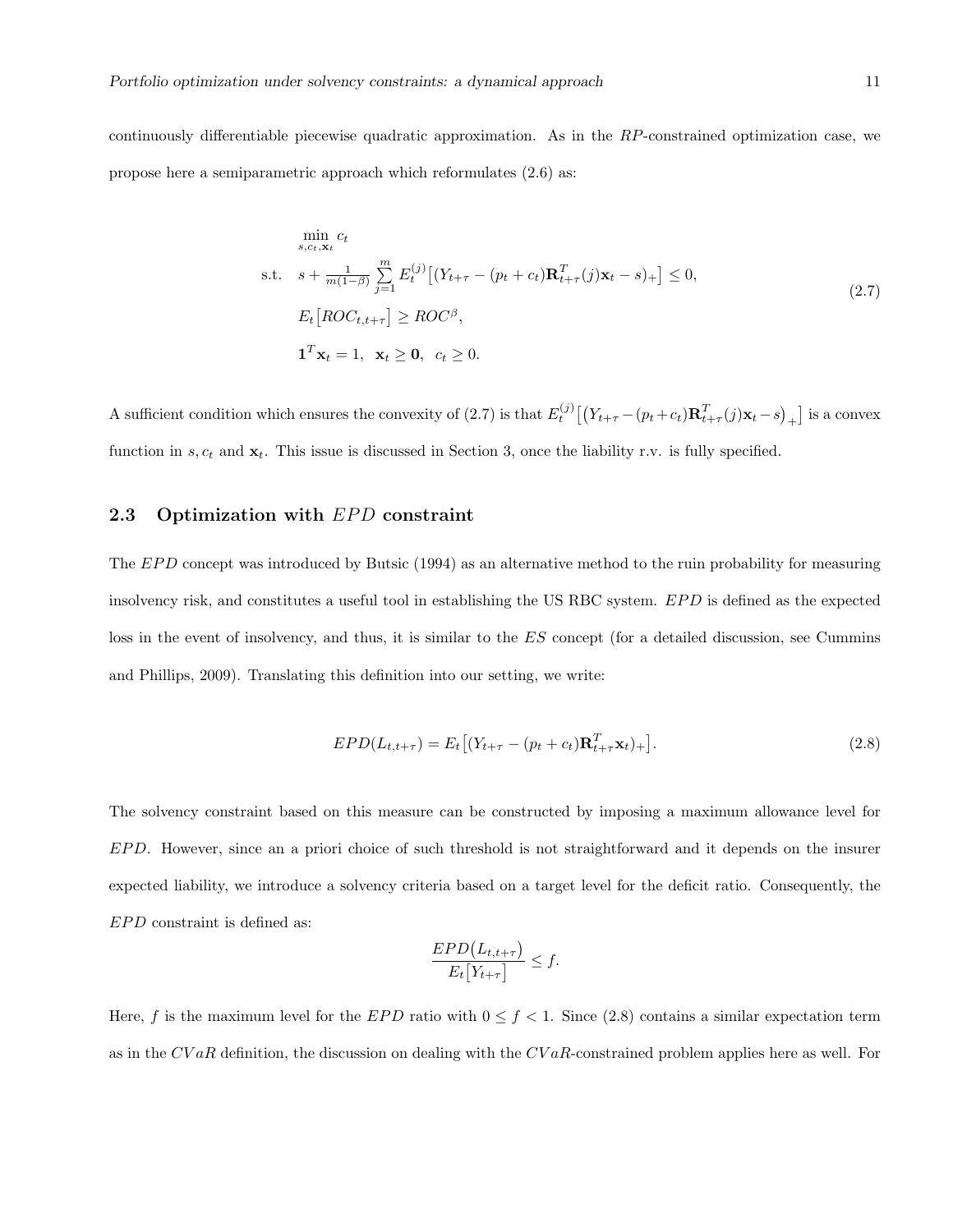consistency, we only give the semiparametric representation for our EPD-constrained optimization problem:

$$
\min_{c_t, \mathbf{x}_t} c_t
$$
\n
$$
\text{s.t.} \quad \frac{1}{m} \sum_{j=1}^m E_t^{(j)} \left[ (Y_{t+\tau} - (p_t + c_t) \mathbf{R}_{t+\tau}^T(j) \mathbf{x}_t)_+ \right] \le f E_t \left[ Y_{t+\tau} \right],
$$
\n
$$
E_t \left[ ROC_{t,t+\tau} \right] \ge ROC^f,
$$
\n
$$
\mathbf{1}^T \mathbf{x}_t = 1, \quad \mathbf{x}_t \ge \mathbf{0}, \quad c_t \ge 0.
$$
\n
$$
(2.9)
$$

The convexity of the solvency constraint in  $(2.9)$  will be discussed in the same manner as in the  $CVaR$  case in Section 3.

## 3 Modelling assets and liabilities

MV-GARCH processes are probably the most popular tools for modelling the variances and covariances of different assets in discrete time. Depending of the conditional covariance matrix structure, a large number of MV-GARCH models have been proposed in the literature. We consider here the class of DCC-GARCH processes of Engle (2002), for modelling the multivariate dynamic of the log-return process. Due to their relative simple estimation procedure, the DCC framework is also convenient for large scale risk management problems.

We assume that the vector of asset log-returns are observed at a higher frequency than solvency is observed. In particular, we sample returns on a daily basis:

$$
\log \mathbf{R}_{t+1} = \mathbf{m}_{t+1} + \varepsilon_{t+1}, \quad \varepsilon_{t+1} | \mathcal{F}_t \sim \text{MVN}(0, H_{t+1}). \tag{3.1}
$$

Here,  $\mathbf{m}_{t+1}$  is the *n*-dimensional  $\mathcal{F}_t$ -measurable conditional mean log-return vector and  $\boldsymbol{\varepsilon}_{t+1} = (\varepsilon_{1,t+1}, \ldots, \varepsilon_{n,t+1})^T$ has a conditionally multivariate Gaussian distribution with mean  $\mathbf 0$  and covariance matrix  $H_{t+1}$ .

One of the main features of the DCC structure is that it allows for separate dynamics for the individual conditional variances and the time-varying conditional correlation matrix. In the following, we briefly illustrate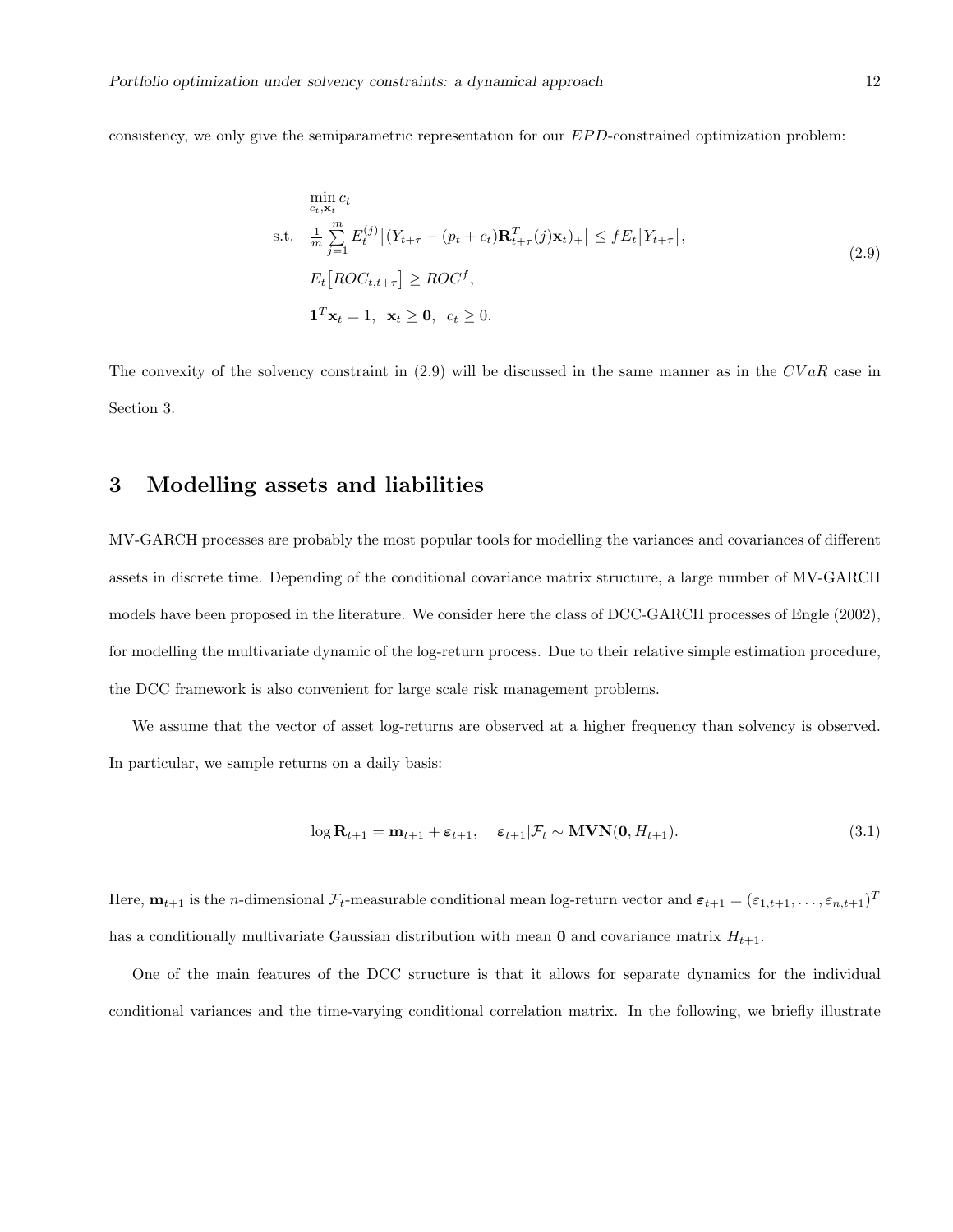Engle's (2002) formulation:

$$
H_{t+1} = D_{t+1}^{1/2} \Sigma_{t+1} D_{t+1}^{1/2}, \tag{3.2}
$$

$$
D_{t+1} = diag(h_{1,t+1}, \ldots, h_{n,t+1}), \qquad (3.3)
$$

$$
\Sigma_{t+1} = diag(q_{11,t+1}^{-1/2}, \dots, q_{nn,t+1}^{-1/2})Q_{t+1}diag(q_{11,t+1}^{-1/2}, \dots, q_{nn,t+1}^{-1/2}),
$$
\n(3.4)

$$
Q_{t+1} = (1 - \theta_1 - \theta_2)\bar{Q} + \theta_1 \mathbf{u}_t \mathbf{u}_t^T + \theta_2 Q_t.
$$
 (3.5)

Here,  $D_{t+1}$  is the  $n \times n$  diagonal matrix formed with the univariate conditional variances which are assumed to follow a standard  $GARCH(1,1)$  process as below:

$$
h_{i,t} = \omega_i + \alpha_i \varepsilon_{t-1}^2 + \beta_i h_{i,t-1}, \qquad i = 1, ..., n
$$
\n(3.6)

The time-varying conditional correlation matrix of  $\mathbf{R}_{t+1}$  is denoted by  $\Sigma_{t+1}$  and its elements  $\rho_{ij,t+1}$  are of the form  $\rho_{ij,t+1} = q_{ij,t+1} q_{ii,t+1}^{-1/2} q_{ij,t+1}^{-1/2}$ , for any  $1 \leq i, j \leq n$ ;  $q_{ij,t+1}$  are the elements of  $Q_{t+1}$  and are assumed to follow another GARCH(1,1) dynamic given in (3.5). The process  $\mathbf{u}_t$  represents the  $n \times 1$  vector of devolatilized, but correlated innovations (i.e.  $u_{i,t} = h_{i,t}^{-1/2} \varepsilon_{i,t}$ ) and  $\overline{Q}$  is the unconditional covariance matrix of  $\mathbf{u}_t$ . We assume that all univariate GARCH parameters in (3.6),  $\omega_i$ ,  $\alpha_i$  and  $\beta_i$ , and the DCC parameters in (3.5),  $\theta_1$ ,  $\theta_2$ , satisfy the conditions required for covariance stationarity, and positive definiteness of  $H_{t+1}$ , for any t.

In order to investigate the effect of the time-varying conditional correlations between the portfolio's assets, we shall also look at two other models, which can be viewed as particular cases of the DCC-GARCH. The first one is the Conditional Constant Correlation (CCC) model of Bollerslev (1990) that can be obtained by replacing the time-varying correlation matrix by a symmetric positive definite matrix with constant elements (i.e.  $\Sigma_t = \Sigma$ ). The second alternative analyzed assumes the assets are uncorrelated and this is immediately obtained by letting  $\Sigma_t = I_n$  in (3.5), where  $I_n$  is the  $n \times n$  identity matrix. In our numerical applications, we call these models the CCC-GARCH and the UNI-GARCH, respectively.

Historical data for modelling claim amounts is commonly fitted using one-component parametric distributions such as, Pareto, Lognormal, Gamma, Weibull etc., or more recently using composite distributions (see for example, Scollnik and Sun, 2012, and the references therein for Pareto composite models). Since the objective of the paper is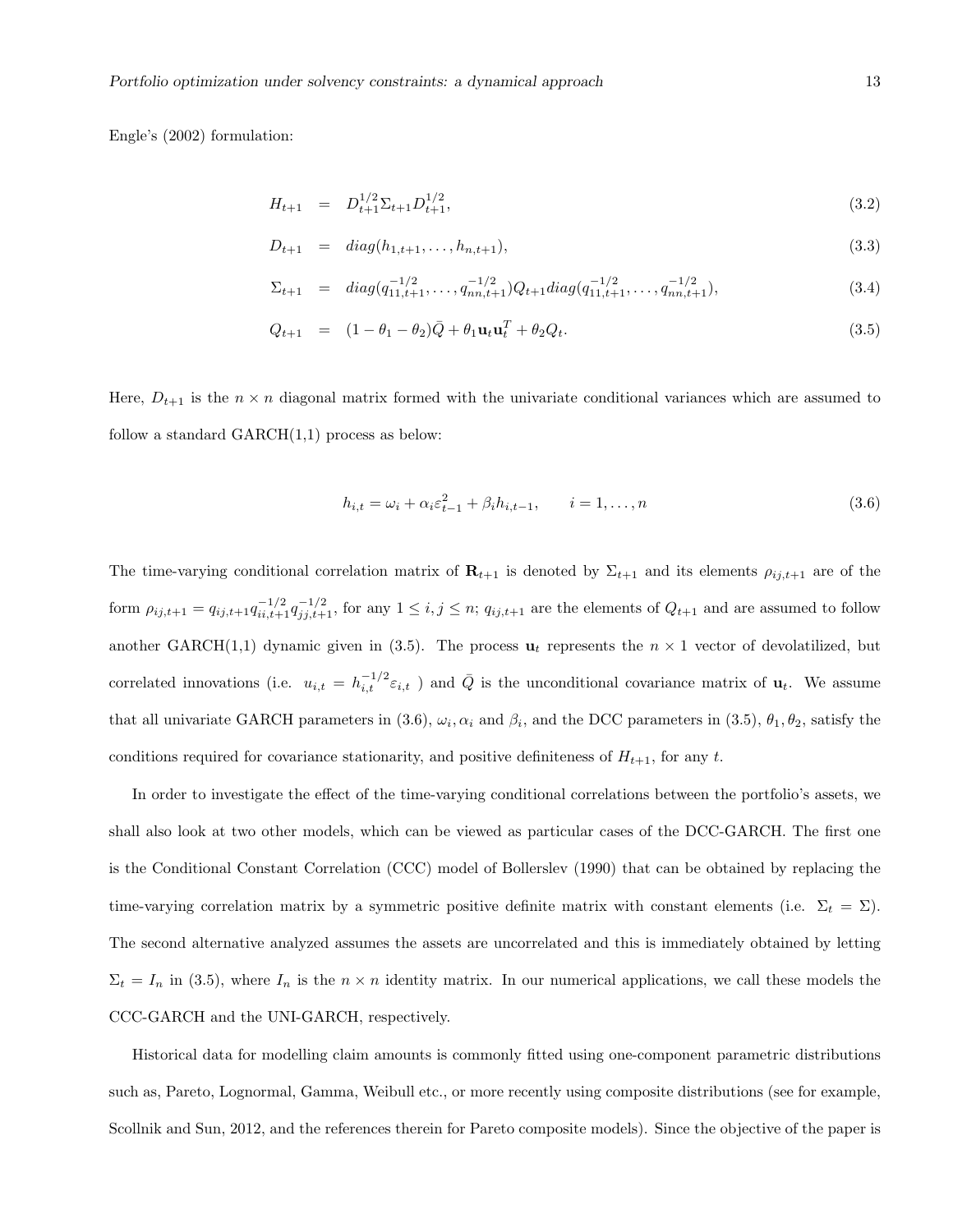not to investigate goodness-of-fit of different alternatives, we restrict our attention only to a one parametric family. In particular, we consider that claims are modelled with a Lognormal distribution. Since our semiparametric method requires the computations of various conditional expectations given historical information on the asset evolutions, we further assume in our numerical examples that  $Y_{t+\tau}$  is independent of the enlarged filtration  $\mathcal{F}_t \bigcup \sigma(\mathbf{R}_{t+\tau})$ , for any time t and a given solvency horizon  $\tau$ . Although this allows us for a more convenient implementation, the optimization problems can be solved under more general dependence structures between assets and liabilities, as long as the resulting constraints are convex. Therefore, we let:

$$
Y_{t+\tau} \sim \mathbf{LGN}(\mu_{t+\tau}, \sigma_{t+\tau}).\tag{3.7}
$$

The model parameters are assumed to be time-dependent as they will be re-estimated using a double rollingwindow exercise. In the remainder of this section, we discuss the convexity of the solvency constraints under the lognormality assumption from (3.7).

First, we let  $\mathbf{z}_t = (p_t + c_t)\mathbf{x}_t$  in all three optimization problems (2.4), (2.7) and (2.9). With this notational change, the new decision variables are  $c_t$  and  $z_t$ , and the budget constraint becomes  $\mathbf{1}^T \mathbf{z}_t = p_t + c_t$  with  $z_t \geq 0$ . Under the above assumption, the solvency constraint for the  $EPD$  problem can be rewritten as:

$$
\frac{1}{m}\sum_{j=1}^m E\big[(Y_{t+\tau}-\mathbf{R}_{t+\tau}^T(j)\mathbf{z}_t)_+\big] \leq f E\big[Y_{t+\tau}\big].
$$

A sufficient condition for convexity is that  $E[(Y_{t+\tau}-\mathbf{R}_{t+\tau}^T(j)\mathbf{z}_t)_+]$  is convex for any  $j=1,\ldots,m$ . We notice that the quantity under the expectation represents the payoff of a European Call option written on  $Y_{t+\tau}$ . Under the lognormality assumption of  $Y_{t+\tau}$ , we can write the above expectation as the present value at maturity of a Black-Scholes Call price,  $e^{rT}BS(S, K, T, \sigma, r)$ , with the following parameter matching:

$$
S = 1
$$
,  $K = \mathbf{R}_{t+\tau}^T(j)\mathbf{z}_t$ ,  $T = 1$ ,  $\sigma = \sigma_{t+\tau}$ ,  $r = \mu_{t+\tau} + \frac{\sigma_{t+\tau}^2}{2}$ .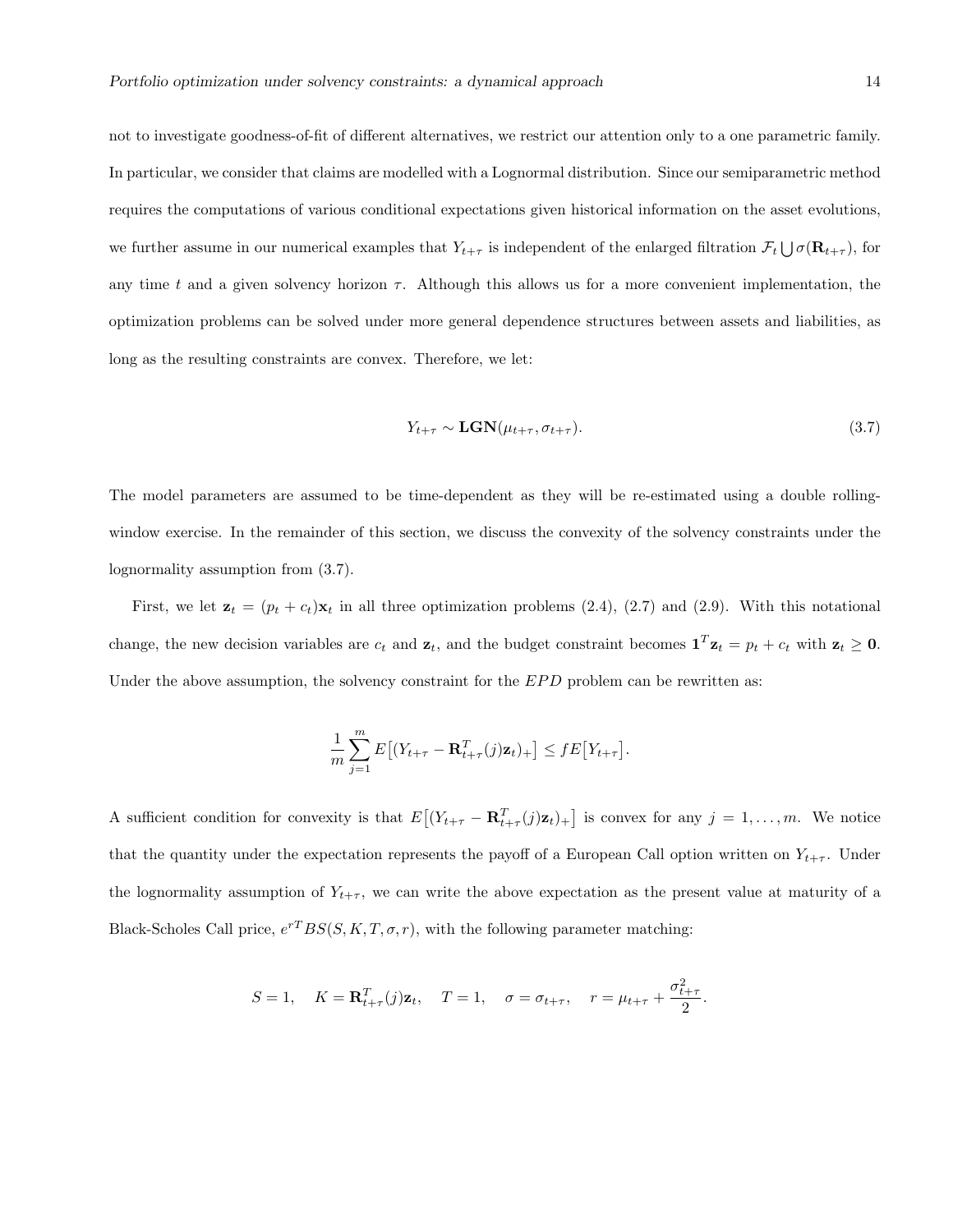Thus, the solvency constraint can be reformulated as:

$$
\sum_{j=1}^{m} \left[ \exp \left( \mu_{t+\tau} + \frac{\sigma_{t+\tau}^2}{2} \right) \Phi \left( \frac{-\log(\mathbf{R}_{t+\tau}^T(j)\mathbf{z}_t) + \mu_{t+\tau} + \sigma_{t+\tau}^2}{\sigma_{t+\tau}} \right) - \mathbf{R}_{t+\tau}^T(j)\mathbf{z}_t \Phi \left( \frac{-\log(\mathbf{R}_{t+\tau}^T(j)\mathbf{z}_t) + \mu_{t+\tau}}{\sigma_{t+\tau}} \right) \right] \le b. \tag{3.8}
$$

Here,  $b = fm \exp \left(\mu_{t+\tau} + \frac{\sigma_{t+\tau}^2}{2}\right)$  and  $\Phi(\cdot)$  is the cumulative distribution function of a standard Gaussian random variable. The convexity of (3.8) follows now from the convexity property of the European Call price with respect to the strike price, which is itself an affine function of  $z_t$ .

Using a similar prescription, we can show the convexity of the  $CVaR$  optimization problem (2.7) based on the Black-Scholes formula. The only difference consists of having a different strike price  $K = \mathbf{R}_{t+\tau}^T(j)\mathbf{z}_t + s$ , which is a linear function of the decision variables s and  $z_t$ .

We now turn our attention to the  $RP$  problem  $(2.4)$ . The solvency constraint is equivalent to:

$$
\frac{1}{m} \sum_{j=1}^{m} \Phi\left(\frac{-\log(\mathbf{R}_{t+\tau}^T(j)\mathbf{z}_t) + \mu_{t+\tau}}{\sigma_{t+\tau}}\right) \le 1 - \alpha.
$$
\n(3.9)

Since the standard Gaussian c.d.f. is convex only on its negative domain, a sufficient condition for the convexity of (3.9) is the following:

$$
\min_{1 \le j \le m} \mathbf{R}_{t+\tau}^T(j)\mathbf{z}_t \ge \exp \mu_{t+\tau}.\tag{3.10}
$$

Thus, according to condition (3.10), the convexity of (2.4) is satisfied when the terminal value of the total assets investment in the worst case scenario is greater than the median of the liability distribution. Although this requirement cannot be verified analytically as in the previous two cases, our numerical simulations from Section 4 indicate that (3.10) is never violated.

## 4 Empirical Analysis

In this section, we investigate the empirical performance of three MV-GARCH models for all optimization problem considered. We provide two main numerical experiments. Firstly, for a specified solvency target, we construct efficient frontiers for  $(2.4)$ ,  $(2.7)$  and  $(2.9)$  by varying the expected ROC. Secondly, the out-of-sample performance analysis is carried out through a detailed double rolling window estimation exercise.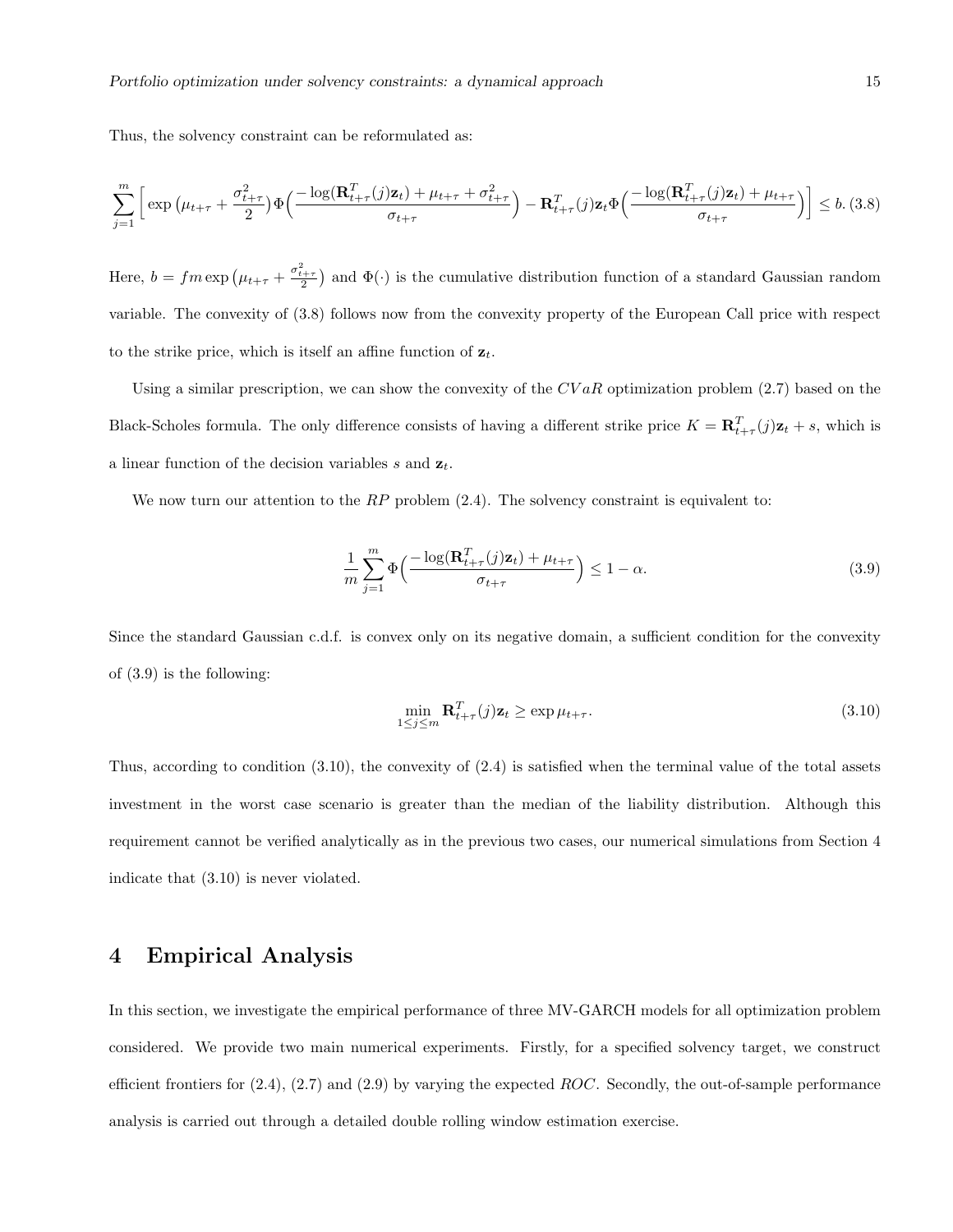#### 4.1 Data Description

We consider two 3-asset portfolios. The first portfolio consists of NASDAQ and NYSE Composite indices, and the 3-month US T-Bills, while the second is formed with the S&P 500 Index and two exchange-traded funds (ETF): the iShares Barclays 1-3 Year Treasury Bond (SHY) and the iShares iBoxx \$ Investment Grade Corporate Bond  $(LQD)$ .

The data is recored on a daily basis from January 3, 2005 to July 29, 2011 for a total of  $l = 1,656$  observations. Descriptive statistics are provided in Table 4.1.1.

Table 4.1.1: Descriptive statistics for NASDAQ, NYSE, S&P 500 Index, SHY and LQD log-returns from January 3, 2005 - July 29, 2011 for a total of 1,656 observations.

| Index         | Min       | Max                         | Mean   | Std.   | <b>Skewness</b> | Kurtosis |
|---------------|-----------|-----------------------------|--------|--------|-----------------|----------|
| <b>NASDAQ</b> |           | $-0.0959$ $0.1116$ $0.0001$ |        | 0.0149 | $-0.1670$       | 10.2725  |
| <b>NYSE</b>   | $-0.1023$ | 0.1153                      | 0.0001 | 0.0150 | $-0.3480$       | 12.7329  |
| $S\&P 500$    | $-0.0947$ | 0.1096                      | 0.0000 | 0.0142 | $-0.2565$       | 13.4443  |
| <b>SHY</b>    | $-0.0066$ | 0.0071                      | 0.0001 | 0.0011 | $-0.1685$       | 7.1727   |
| <b>LOD</b>    | $-0.0956$ | 0.0932                      | 0.0002 | 0.0062 | $-1.1486$       | 82.3485  |

We notice that there are no significant differences between the three stock index series relative to the first two moments. The NYSE log-returns exhibit a more pronounced negative skewness, while S&P 500 has the highest kurtosis of the three. However, the Corporate Bond ETF displays a very high kurtosis and is more negatively skewed than the stock indexes. Since the T-Bill will not be modelled stochastically, its descriptive statistics are not illustrated in Table 4.1.1.

The data set is divided into two samples: Sample A consists of  $l_A = 1,259$  daily observations for a 5-year period from January 3, 2005 through December 31, 2009, and it is used for the in-sample estimation and analysis of the efficient frontiers. Sample B, which covers the period from January 1, 2010 through July 29, 2011 with  $l_B = 397$ daily points, is used for testing the out-of-sample performance in the rolling window exercise. The most significant part of the recent financial crisis period is included in Sample A.

For liabilities, we use a data set on property insurance claim amounts provided by a European Union-based insurance company for the same period used in the assets case. However, the main difference is that the sampling frequency is different from the one used for assets. There are 79 observations representing aggregate monthly claim amounts, which are divided into two samples according to a similar prescription (i.e. Sample A' consist of  $l_{A'} = 60$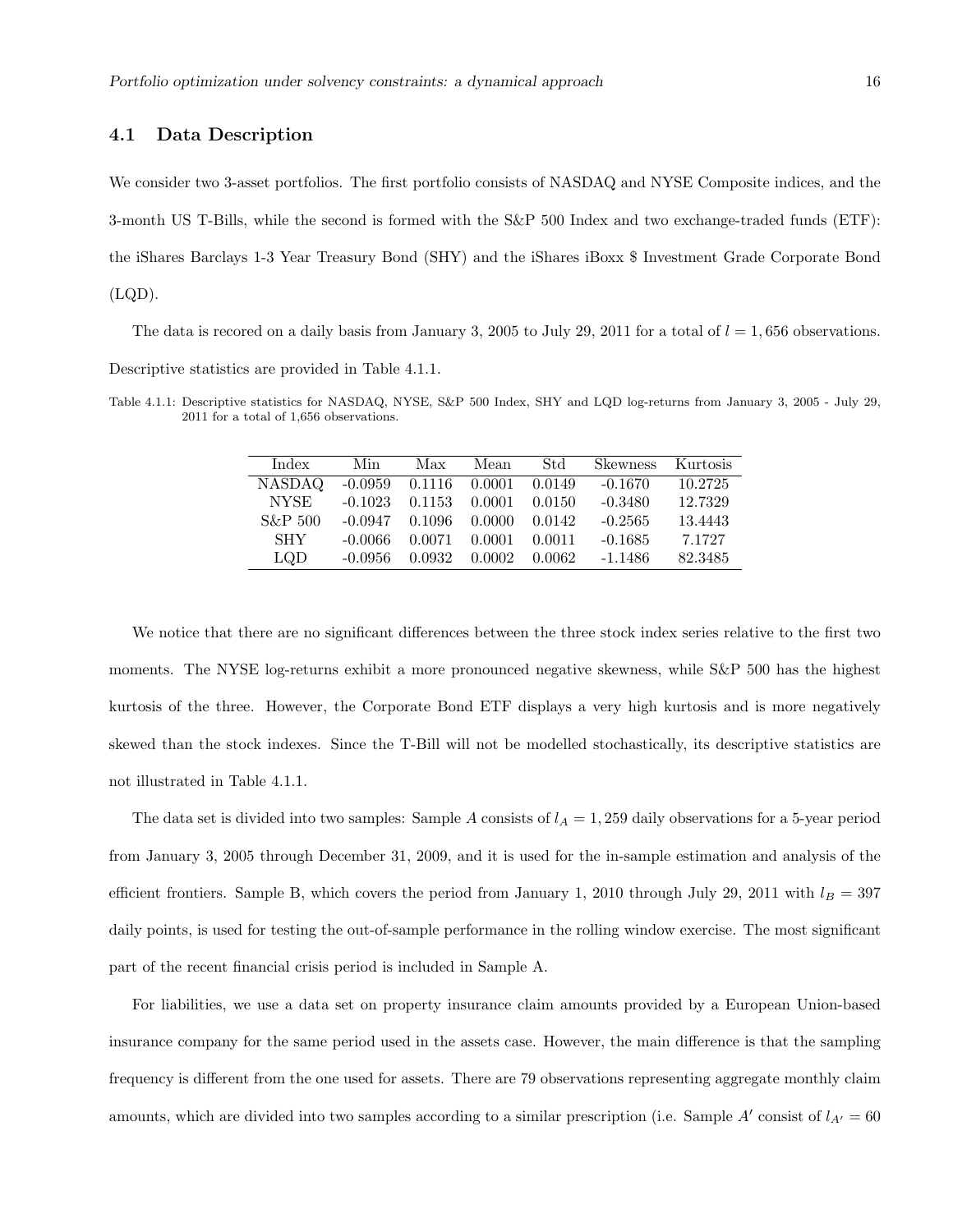monthly observations and Sample B' has  $l_{B'} = 19$  data points which are used for the out-of-sample comparison). The main characteristics of the entire sample are illustrated in Table 4.1.2.

Table 4.1.2: Descriptive statistics for monthly claim amounts from January 3, 2005 - July 29, 2011 for a total of 79 observations (figures are in thousands  $\epsilon$ ).

| Min    | Max       | Mean              | StDev | <b>Skewness</b> | Kurtosis |
|--------|-----------|-------------------|-------|-----------------|----------|
| 8.2465 | 2049.2119 | 603.2802 375.1311 |       | 1.2434          | 5.5068   |

#### 4.2 Estimation results

We first estimate the parameters for the asset returns. For the first portfolio we estimate a bivariate GARCH structure for NASDAQ and NYSE, while for the second portfolio we estimate a multivariate DCC-GARCH based on S&P 500, SHY and LQD. There are various ways which one can specify the conditional mean vector in the MV-GARCH log-return equation (3.1). For example, Rombouts and Stentoft (2011) use a multivariate risk premium specification for  $\mathbf{m}_t$  when pricing options under a DCC-GARCH model, while Hlouskova *et al.* (2009) consider an autoregressive structure for deriving multistep predictions with applications in risk management. Since our objective is to analyze the conditional correlation effect on the optimal capital and its allocation, we perform our estimation ignoring the mean effect.

The estimation procedure follows the two-stage Maximum Likelihood Estimator (MLE) algorithm proposed by Engle and Sheppard (2001). In the first stage, the univariate GARCH parameters are estimated by replacing the conditional correlation matrix of  $\mathbf{R}_k$ ,  $\Sigma_k$ , with the identity matrix in the log-likelihood function below:

$$
\log L = -\frac{1}{2} \sum_{k=1}^{l} \left( \log(|H_k|) + \varepsilon'_k H_k^{-1} \varepsilon_k \right),\,
$$

where  $l$  represents the number of observations in the dataset. Given the parameters estimated in the first stage, the DCC and CCC parameters are estimated based on the correct log-likelihood specification with  $\Sigma_k$  and  $\Sigma$ , respectively. Thus, at the second stage only  $\theta_1$  and  $\theta_2$  for DCC, and  $\rho$  for CCC are estimated. The results are reported in Table 4.2.1 for Portfolio 1 and in Table 4.2.2 for the second portfolio.

According to all three selection criteria, the DCC specification is preferred to the CCC one. The parameter estimates for the DCC-GARCH are in the same range with the values obtained in other previous studies. Each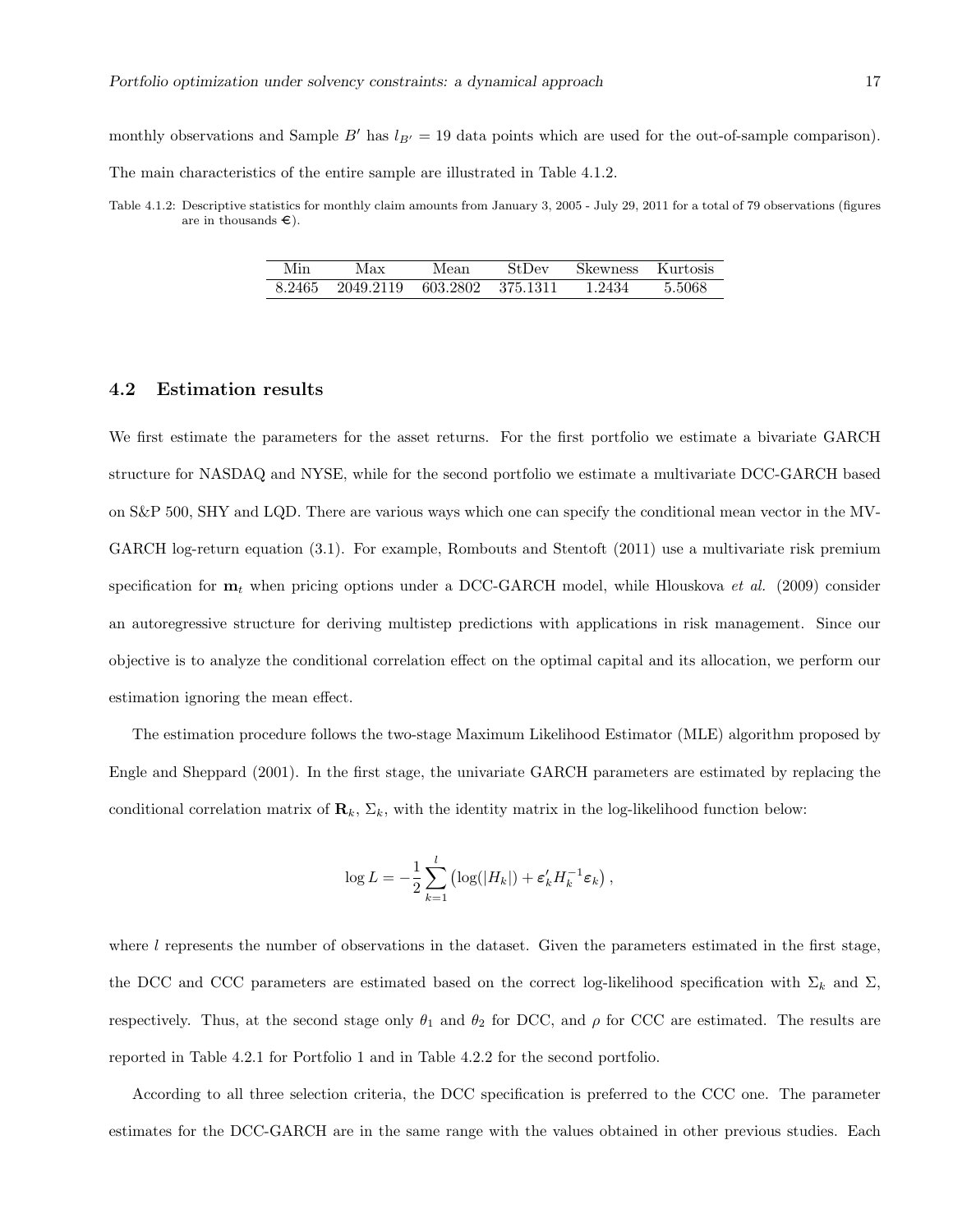Portfolio optimization under solvency constraints: a dynamical approach 18

Table 4.2.1: Parameter estimates (with corresponding asymptotic variances reported the brackets) using log-returns for NAS-DAQ and NYSE during January 3, 2005 - July 29, 2011 for a total of 1656 observations. AIC and BIC are the Akaike and Bayesian Information Criteria.

| <b>Estimation Stage</b> | Model parameters                    |                                                    |                                      |                        |                    | Selection criteria |                  |
|-------------------------|-------------------------------------|----------------------------------------------------|--------------------------------------|------------------------|--------------------|--------------------|------------------|
|                         | Index<br>NASDAQ<br><b>NYSE</b>      | $\omega$<br>$2.0E-06$<br>$(5.06E-13)$<br>$1.4E-06$ | $\alpha$<br>0.0736<br>$(1.35E-04)$   | 0.9146<br>$(1.40E-04)$ |                    |                    |                  |
|                         |                                     | $(3.99E-13)$                                       | 0.0856<br>$(1.46E-04)$               | 0.9061<br>$(1.41E-04)$ |                    |                    |                  |
| $\overline{2}$          | Covariance model<br>$_{\text{DCC}}$ | $\theta_1$<br>0.0432<br>$(5.58E-05)$               | $\theta_2$<br>0.9409<br>$(9.28E-05)$ |                        | $\log L$<br>11,630 | AIC<br>$-23.245$   | BIC<br>$-23,201$ |
|                         | $_{\rm CCC}$                        | P12<br>0.9061<br>$(1.64E-05)$                      |                                      |                        | $\log L$<br>11.574 | AIC<br>$-23.134$   | BIC<br>$-23,096$ |

Table 4.2.2: Parameter estimates (with corresponding asymptotic variances reported the brackets) using log-returns for S&P 500, SHY and LQD during January 3, 2005 - July 29, 2011 for a total of 1656 observations. AIC and BIC are the Akaike and Bayesian Information Criteria.

| <b>Estimation Stage</b> | Model parameters |              |              |              |          | Selection criteria |           |
|-------------------------|------------------|--------------|--------------|--------------|----------|--------------------|-----------|
|                         | Index            | $\omega$     | $\alpha$     | ß            |          |                    |           |
|                         | $S\&P 500$       | $1.4E-06$    | 0.0842       | 0.9055       |          |                    |           |
| Τ.                      |                  | $(4.02E-13)$ | $(1.48E-04)$ | $(1.55E-04)$ |          |                    |           |
|                         | SHY              | $1.0E-13$    | 0.0286       | 0.9713       |          |                    |           |
|                         |                  | $(1.18E-17)$ | $(9.23E-07)$ | $(2.98E-06)$ |          |                    |           |
|                         | LQD              | $6.0E-07$    | 0.1942       | 0.8052       |          |                    |           |
|                         |                  | $(1.16E-13)$ | $(1.24E-02)$ | $(7.21E-03)$ |          |                    |           |
|                         | Covariance model |              |              |              |          |                    |           |
|                         | $_{\text{DCC}}$  | $\theta_1$   | $\theta_2$   |              | $\log L$ | AIC                | BIC       |
|                         |                  | 0.0325       | 0.9564       |              | 21.607   | $-43,193$          | $-43,133$ |
| $\overline{2}$          |                  | $(1.65E-04)$ | $(4.64E-04)$ |              |          |                    |           |
|                         | CCC              | P12          | $\rho_{13}$  | $\rho_{23}$  | $\log L$ | AIC                | BIC       |
|                         |                  | $-0.3192$    | $-0.0285$    | 0.5183       | 21,458   | $-43,892$          | $-42,828$ |
|                         |                  | $(7.93E-04)$ | $(1.04E-03)$ | $(1.76E-03)$ |          |                    |           |

univariate series is characterized by a high degree of persistence (e.g.,  $\alpha + \beta = 0.988$  for NASDAQ, and  $\alpha + \beta = 0.9994$ for LQD). However, the volatility clustering effect is less pronounced in the Corporate Bond series than in the others (i.e. smaller value of  $\beta$ ). A similar persistence can be observed in the conditional correlation dynamic, since  $\theta_1 + \theta_2 = 0.984$  for the assets in the first portfolio, while  $\theta_1 + \theta_2 = 0.989$  in the second portfolio. The value of  $\rho_{12} = 0.91$  in the CCC case for NASDAQ and NYSE suggests a high degree of positive correlation over the considered period. However, this is no longer the case of the 3-asset portfolio. For example, there is almost no CCC-GARCH implied correlation between the stock index and the Corporate Bond fund ( $\rho_{13} = -0.0285$ ) and the two ETFs are moderately positively correlated ( $\rho_{23} = 0.5183$ ). The implied GARCH conditional variances and DCC-conditional correlation are illustrated in Figures 4.2.1 and Figures 4.2.2.

Next, we use the MLE to fit a Lognormal distribution on the monthly claim amounts for the same period. The results are reported in Table 4.2.3. The Kolmogorov-Smirnov test indicates that a Lognormal distribution cannot be rejected at 5% significance level.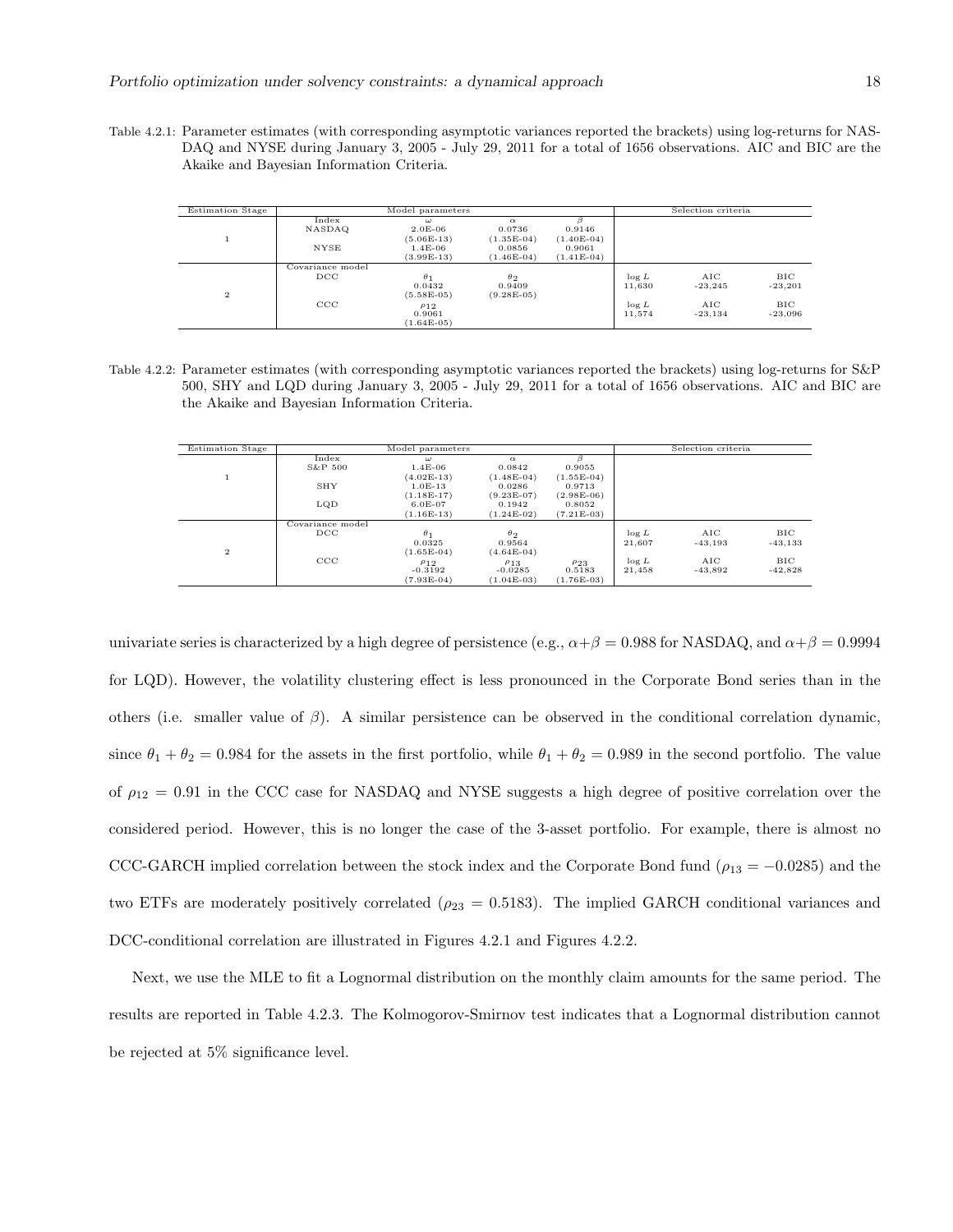

(e) Conditional variance for LQD

Figure 4.2.1: Conditional variances for the DCC-GARCH models based on the MLE estimates over the period January 3, 2005 - July 29, 2011 for a total of 1656 observations.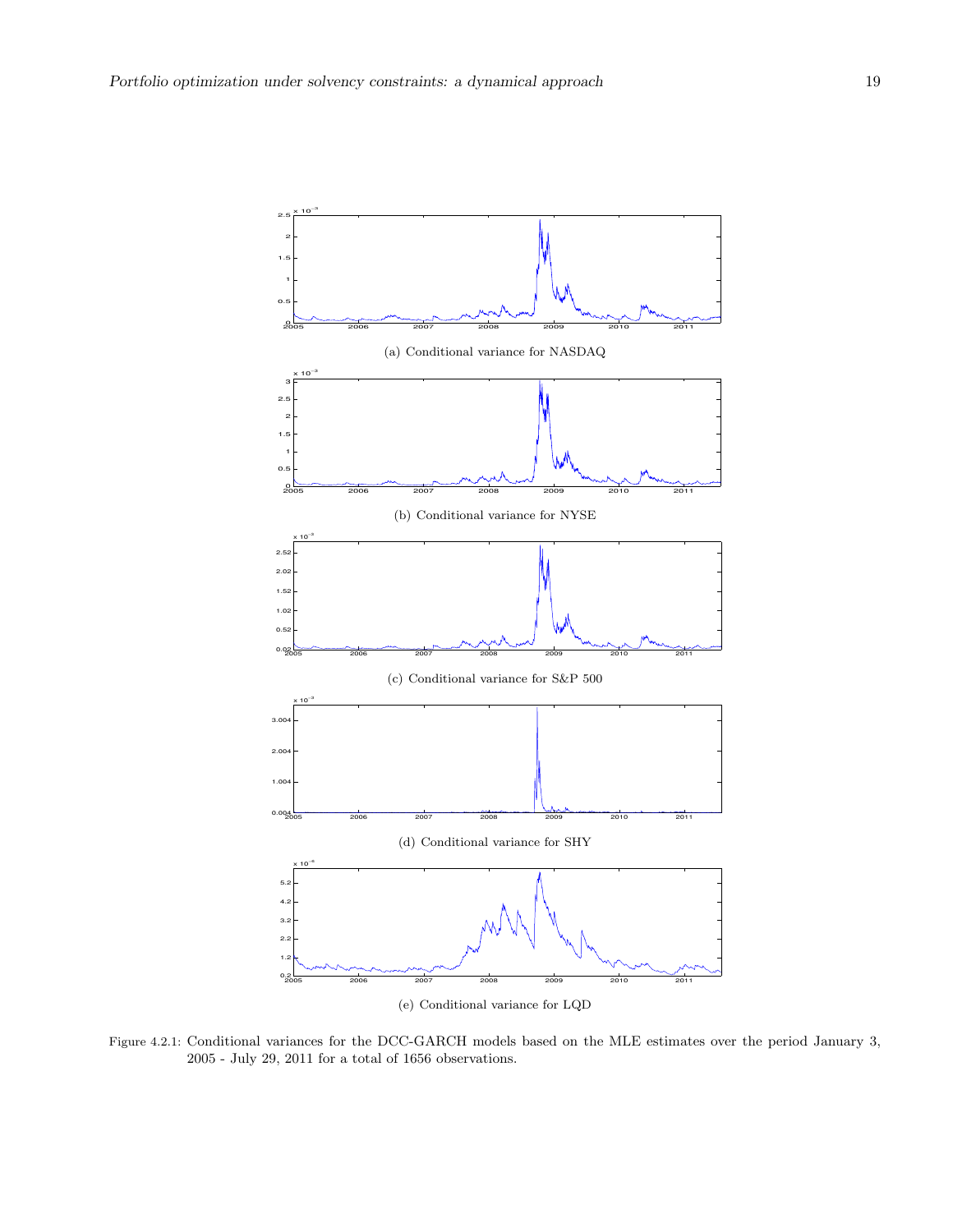

(d) Conditional correlation SHY and LQD

Figure 4.2.2: Conditional correlations for the DCC-GARCH models based on the MLE estimates over the period January 3, 2005 - July 29, 2011 for a total of 1656 observations.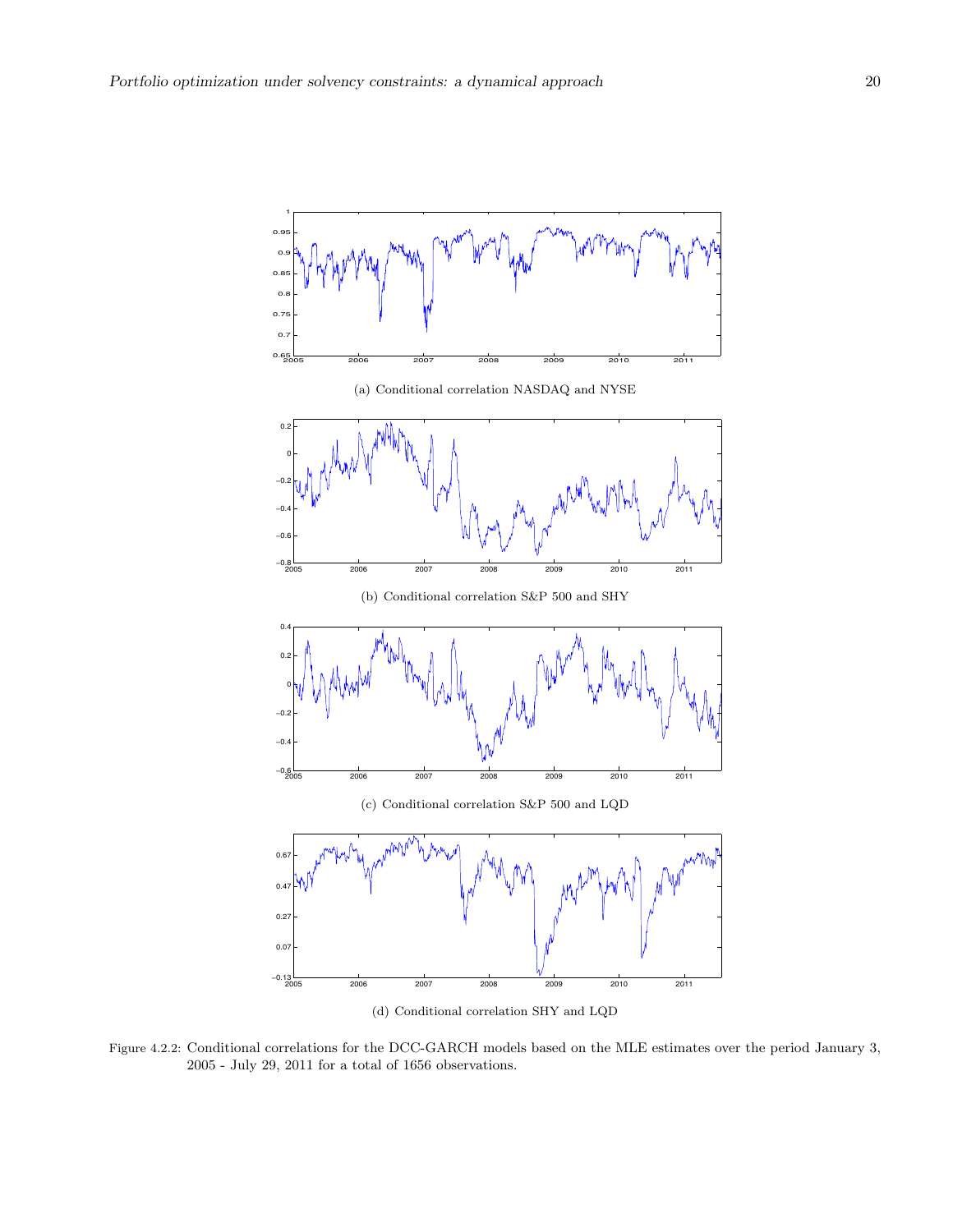Table 4.2.3: Parameter estimates (with corresponding asymptotic variances reported the brackets) for Lognormal distribution using monthly claim amounts for property insurance during January 3, 2005 - July 29, 2011 for a total of 79 observations. KStest stands for the Kolmogorov-Smirnov test and its p-value is reported in the brackets.

|          | $\sigma$ | Log L  | KStest   |
|----------|----------|--------|----------|
| 6.160460 | 0.829457 | 584.00 | 0.1297   |
| (0.0087) | (0.0044) |        | (0.1279) |

#### 4.3 Implementation of solvency constrained optimization

All three optimization problems (2.4), (2.7) and (2.9), combined with the convex reformulations for the solvency constraints from Section 3, are implemented using Matlab's non-linear optimization routine fmincon based on interior-point algorithms. The solvency targets are fixed as follows:  $\alpha = 99.5\%$  (the standard value imposed by Solvency II) for the RP-constrained problem,  $\beta = 99\%$  (the standard value imposed by SST) for the CVaRconstrained problem and  $f = 0.25\%$  (arbitrarily chosen) for the EPD-constrained problem.<sup>7</sup> Since losses are sampled on a monthly basis, we let the solvency horizon  $\tau = 21$  days. Given all the information up to time t, each optimization is implemented according to the following algorithm:

- 1. Estimate the asset and liability parameters according to the methodology described in Section 4.2.
- 2. Compute the insurance premiums using the expected premium principle, so  $p_t = (1 + \eta)E[Y_{t+\tau}]$ , where  $\eta$  is the relative security loading factor fixed at 0.1.
- 3. Generate  $m = 10,000$  Monte-Carlo paths,  $\mathbf{R}_{t+\tau}(j)$ ,  $j = 1,\ldots,m$ , for the asset returns, according to the corresponding covariance structure from equations  $(3.1)-(3.5)$ ; for the T-Bill rate, we use the three month rate corresponding to the period  $[t, t + \tau]$ .
- 4. Solve each optimization problem and find the optimal capital required  $c_t^*$ , and the optimal portfolio allocation  $(x_{i,t}^*, i = 1, \ldots, 3).$

Different choices for the number of Monte-Carlo paths used in the scenario generation step have been discussed in Asimit et al. (2012). When liabilities are Pareto distributed, they showed that the semiparametric approximation implemented with Matlab provides very close solutions to the ones obtained via an SOC representation implemented

<sup>&</sup>lt;sup>7</sup>Unlike in the RP and  $CVaR$  cases, there is no generally recommended threshold for the EPD ratio. We only chose  $f = 0.25\%$  in order to make the optimal capital requirements comparable to those obtained in the other two optimization problems. This can be achieved by computing EPD ratios based on the optimal solutions for the  $RP$  and  $CVaR$  constrained problems.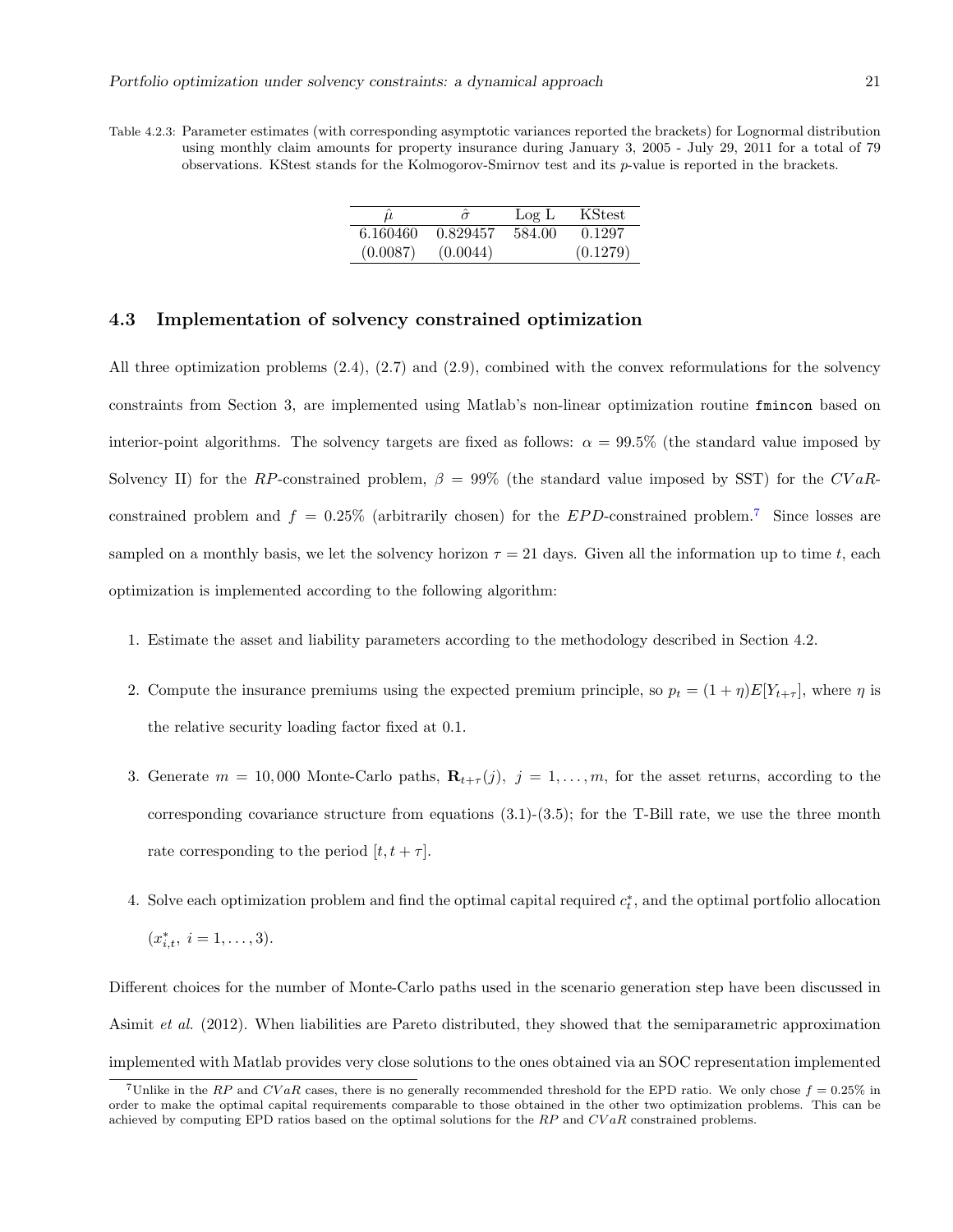in Mosek when  $m = 10,000$ . Moreover, in the Gaussian case, this solution converges to the theoretical one.<sup>8</sup>

#### 4.3.1 Efficient Frontier Analysis

Efficient frontiers are constructed only for Portfolio 1, by running the above algorithm for different targets for the expected return on capital. The minimum levels for the expected ROC are obtained by solving the unconstrained version of each optimization (i.e. we discard the performance measure constraint). All parameters are estimated from samples  $A$  and  $A'$  data.



(a) RP-constrained optimization (b) CV aR-constrained optimization  $(c)$  *EPD*-constrained optimization

Figure 4.3.1: Efficient frontiers for Portfolio 1 based on DCC, CCC and UNI-GARCH models under the RP, CVaR and EP F-constrained problems. Solvency constraints are approximated based on 10,000 Monte-Carlo paths and scenarios are generated based on Sample A estimates.

The behaviours of  $(c_t^*)$  and  $(x_{i,t}^*, i = 1, \ldots, 3)$  are analyzed for all three covariance specifications. First, we plot the efficient frontiers in Figure 4.3.1. We notice that all efficient frontiers are smooth for all three optimizations. Moreover, the same pattern can be observed for each of the covariance model considered. On the one hand, the DCC-GARCH, which captures the best the correlation dynamic, is the most conservative model in the sense that it requires the highest minimum optimal capital for the same level of expected ROC. On the other hand,  $c_t^*$  has the smallest values for UNI-GARCH, as this model totally ignores the strong positive correlation between the two risky assets. The correlation dynamic seems to have a strong impact on the structure of the optimal portfolio. This is depicted in Figure 4.3.2. The optimal allocation into NASDAQ increases with the expected ROC level for all

<sup>&</sup>lt;sup>8</sup>In an unreported numerical exercise, we tested the accuracy of the Monte-Carlo approximation when  $m = 10,000$  for the  $CVaR$ and EPD problems; our results suggested that the standard errors of the optimal solutions are in the same range as those obtained in the RP case.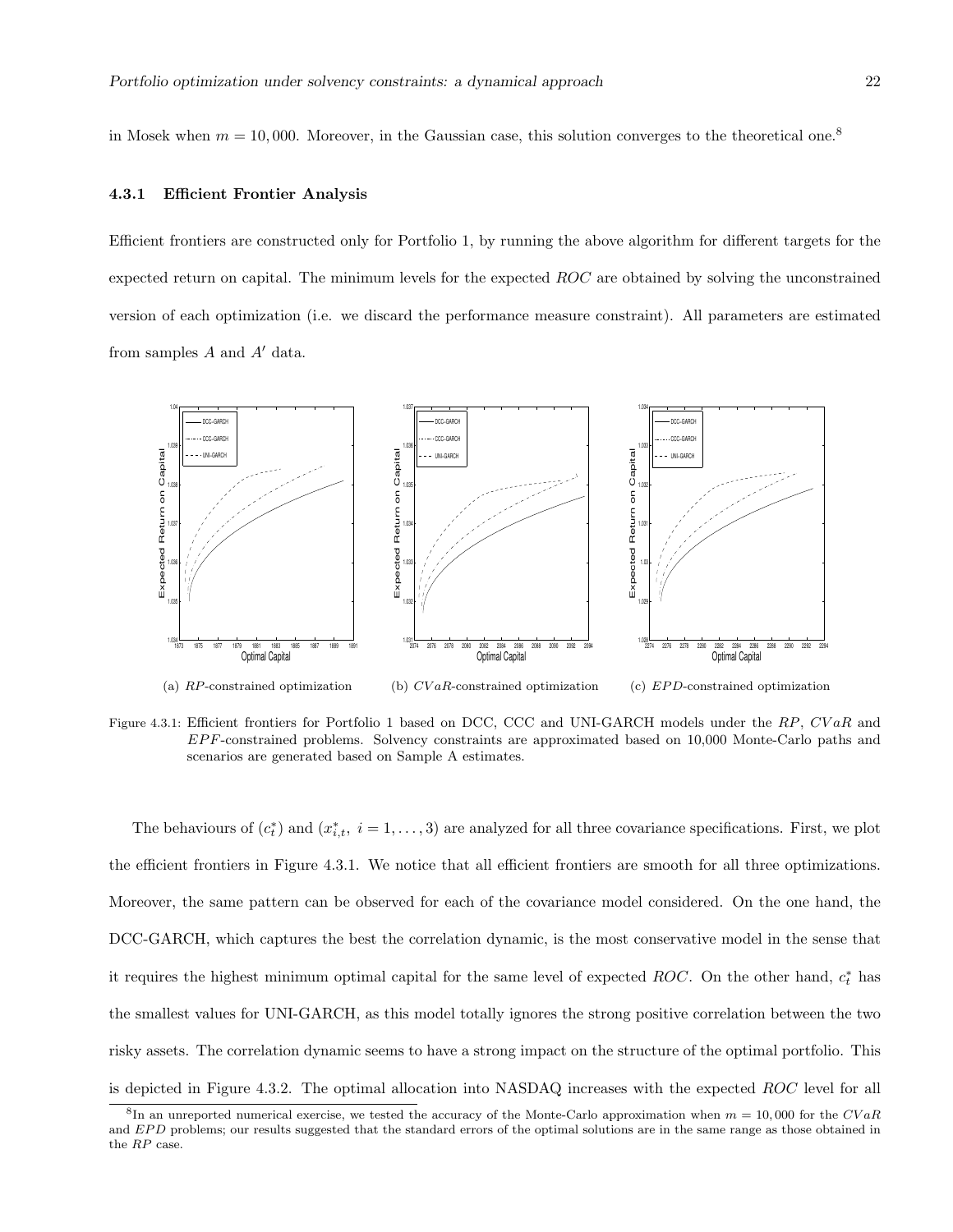three models and for all of the problems considered, while the optimal allocation in T-Bills decreases in a similar fashion. Indeed, when no expected ROC is imposed, the optimal allocations are around 20% in NASDAQ, and 70% (UNI) and 80% (CCC and DCC) in T-Bills. When the shareholders' expected ROC approaches its maximum feasible value, the optimal portfolios are constructed based almost solely on the NASDAQ index. Interestingly, the optimal allocation in the riskiest asset (NYSE) is almost zero for the DCC-GARCH, while for the other two dynamics it first increases until a maximum is reached, and after that decreases approximately to zero as well.

#### 4.3.2 Out-of-Sample Performance

In this section, we carry out an out-of-sample analysis for the optimal portfolios based on  $RP$ ,  $CVaR$  and  $EPD$ constraints. Our approach is similar to the standard rolling window methodology proposed in the portfolio optimization literature (e.g., see Santos *et al.*, 2012). However, since we have two main sources of risk, we further propose and analyze the effect of a double rolling window estimation on our optimal solutions.

We set the length of the rolling window  $l_A = 1,259$  for the estimation of asset returns and  $l_{A'} = 60$  observations for liability estimation. First, we compute the optimal solutions  $(c_t^*, \mathbf{x}_t^*)$  for period  $[t, t + \tau]$  using data from Samples A and A'. Next, we construct a new sample for assets by dropping the first  $\tau = 21$  observations from Sample A and adding the same number of data points from Sample B. This corresponds to a monthly portfolio rebalancing. Similarly, we construct the new sample for liabilities by discarding the first observation from Sample  $A'$  and adding the first observation from Sample  $B'$ . With this new data set, we recompute the next period optimal solutions  $(c_{t+\tau}^*, \mathbf{x}_{t+\tau}^*)$  based on Step 1 - 4. We repeat this sampling procedure and the corresponding optimization steps until the end of Sample B/Sample B' is reached. In other words, we have computed  $(c^*_{t+(k-1)\tau}, \mathbf{x}^*_{t+(k-1)\tau})$ , with  $k = 1, \ldots, l_{B'}$ , optimal solutions for each solvency constrained problem and MV-GARCH model. In order to avoid potential feasibility issues created by the expected return on capital constraint under liability re-estimation, all optimization problems are implemented without a lower bound for the expected ROC. The results illustrated in Figures 4.3.3-4.3.5.

Figure 4.3.3 plots the evolution of the total optimal assets invested  $(p_t + c_t^*)$  for the two portfolios. First, we notice that there are no significant differences among the covariance models for all optimization problems. The portfolio choice does not seem to affect the value of the assets invested. However, there is a large variation in the optimal capital required over the rolling window, and this is mainly caused by the changes in the liability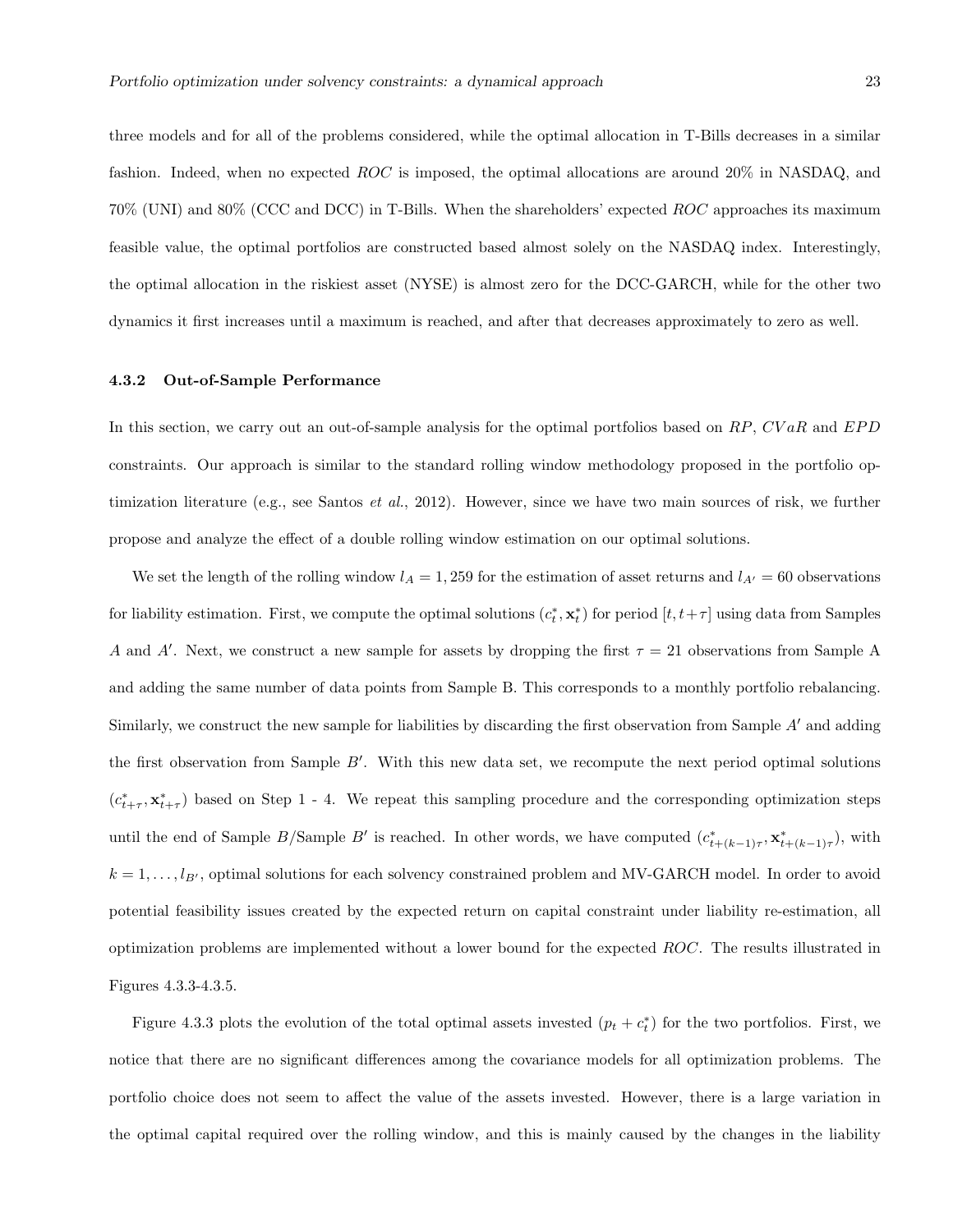

Figure 4.3.2: Optimal asset allocation for Portfolio 1 for different levels of expected ROC for DCC, CCC and UNI-GARCH models under the  $RP$ ,  $CVaR$  and  $EPF$ -constrained problems. Solvency constraints are approximated based on 10,000 Monte-Carlo paths and scenarios are generated based on Sample A estimates.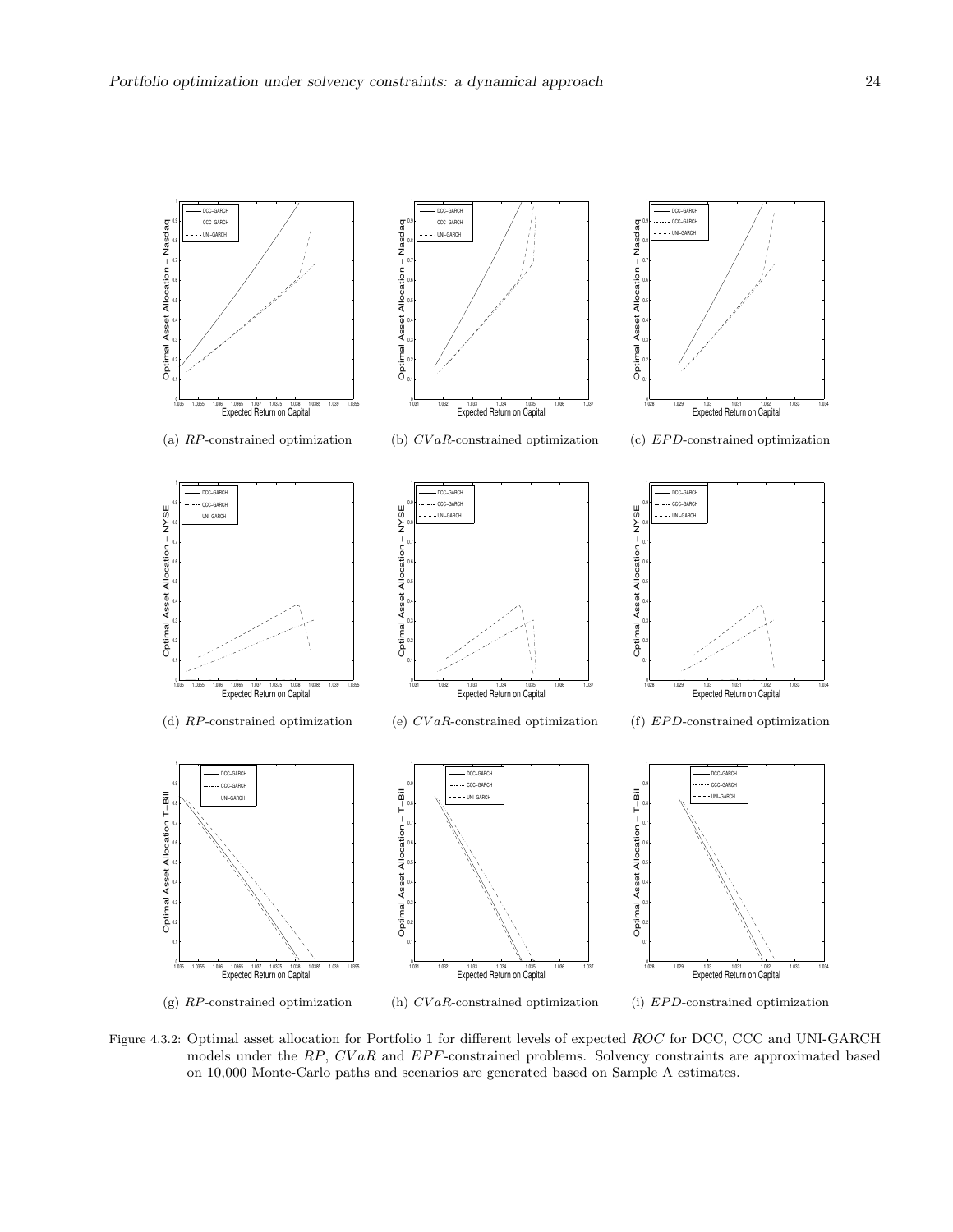parameters.9The variation in total assets invested is quite large, ranging from 1,887 to 2,728 for RP, 1,986 to 2,949 for  $CVaR$  and 1,868 to 3,222 for  $EPD$ ; thus, the  $EPD$  problem has the largest fluctuation, while RP is the smallest.

Figures 4.3.4-4.3.5 suggest that the differences in the optimal portfolio allocations are less pronounced. The portfolio structure also depends on the choice of the MV-GARCH model. For the RP and CVaR Portfolio 1 problems, the variation in optimal allocations for NASDAQ and NYSE are smaller for UNI-GARCH when compared to the DCC and CCC counterparts. We also notice that the largest investment is typically made to the T-Bills, the minimum value of approximately 70% corresponding to the UNI-GARCH for each problem. A similar pattern can be observed in Portfolio 2 where most of the capital is allocated to the lowest risk entity represented by the Treasury Bond ETF.

In the remainder of this section, we compute a variety of out-of-sample indicators to provide a comparison between the covariance models relative to the solvency and portfolio performances. In order to measure the solvency requirement performance of the optimal solutions, we consider three metrics: the average assets invested, the average solvency value and the maximum solvency value. All averages are computed over the rolling window period. Depending on the solvency criteria, the average solvency values are computed based on the following expressions:

$$
\widehat{RP} = \frac{1}{l_{B'}} \sum_{k=1}^{l_{B'}} \Phi(d_{t+k\tau}),
$$
\n
$$
\widehat{CVaR} = \frac{1}{l_{B'}} \sum_{k=1}^{l_{B'}} \left( \frac{E[Y_{t+k\tau}]}{1-\beta} \Phi(\sigma_{t+k\tau} - \Phi^{-1}(\beta)) - \mathbf{R}_{t+k\tau}^T \mathbf{z}_{t+(k-1)\tau}^* \right),
$$
\n
$$
\widehat{EPD} = \frac{1}{l_{B'}} \sum_{k=1}^{l_{B'}} \left[ E[Y_{t+k\tau}] \Phi(d_{t+k\tau} + \sigma_{t+k\tau}^2) - \mathbf{R}_{t+k\tau}^T \mathbf{z}_{t+(k-1)\tau}^* \Phi(d_{t+k\tau}) \right].
$$

Here,

$$
\mathbf{z}_{t+(k-1)\tau}^{*} = (p_{t+(k-1)\tau} + c_{t+(k-1)\tau}^{*})\mathbf{x}_{t+(k-1)\tau}^{*},
$$

$$
d_{t+k\tau} = \frac{-\log \mathbf{R}_{t+k\tau}^{T} \mathbf{z}_{t+(k-1)\tau}^{*} + \mu_{t+k\tau}}{\sigma_{t+k\tau}},
$$

<sup>&</sup>lt;sup>9</sup>In an unreported simulation exercise, we solved the rolling window optimizations under the assumption of constant liability parameters. Our results showed no significant changes in the optimal required capital for the whole rolling period.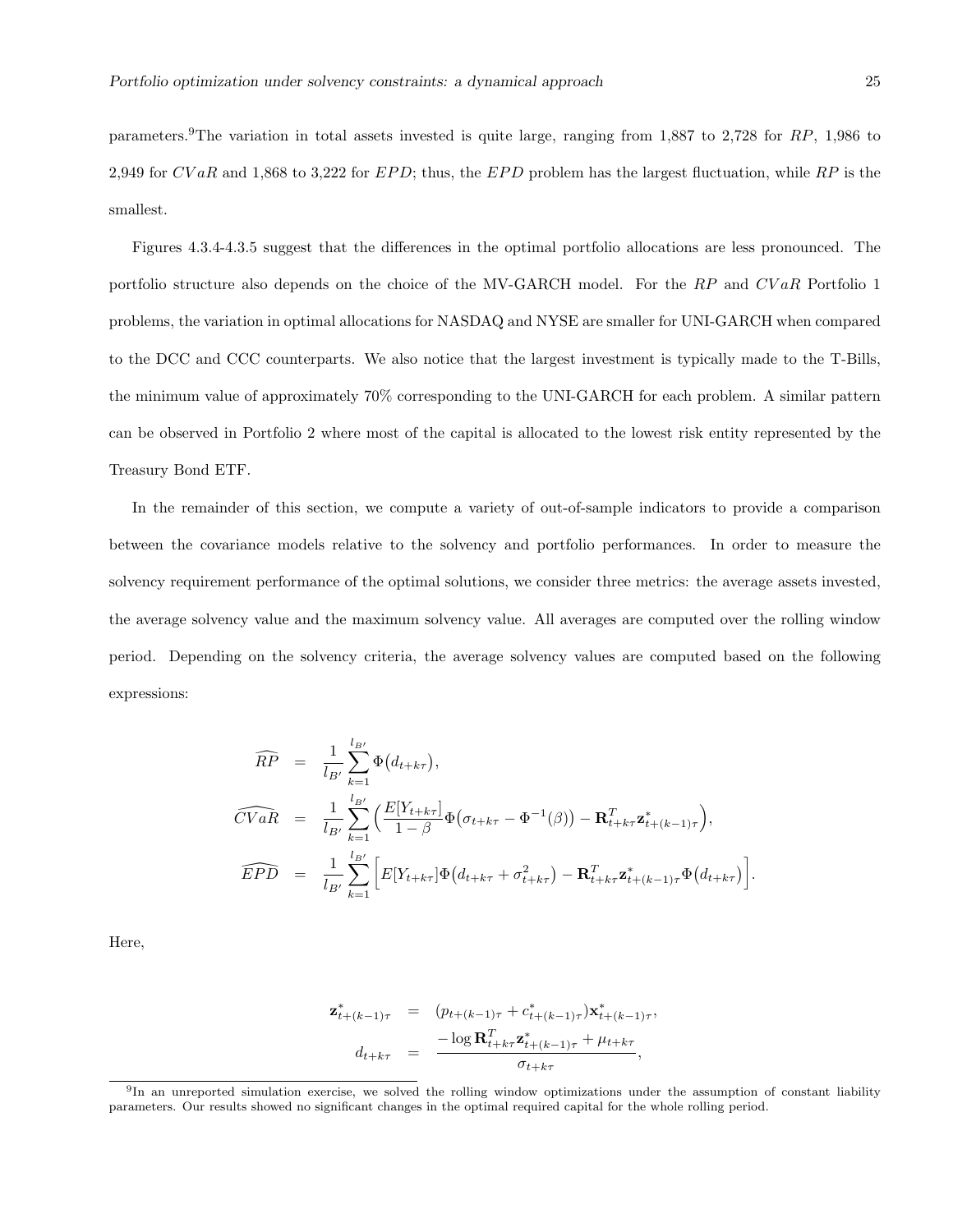

Figure 4.3.3: Optimal total assets invested,  $p_t + c_t^*$ , for Portfolios 1 and 2.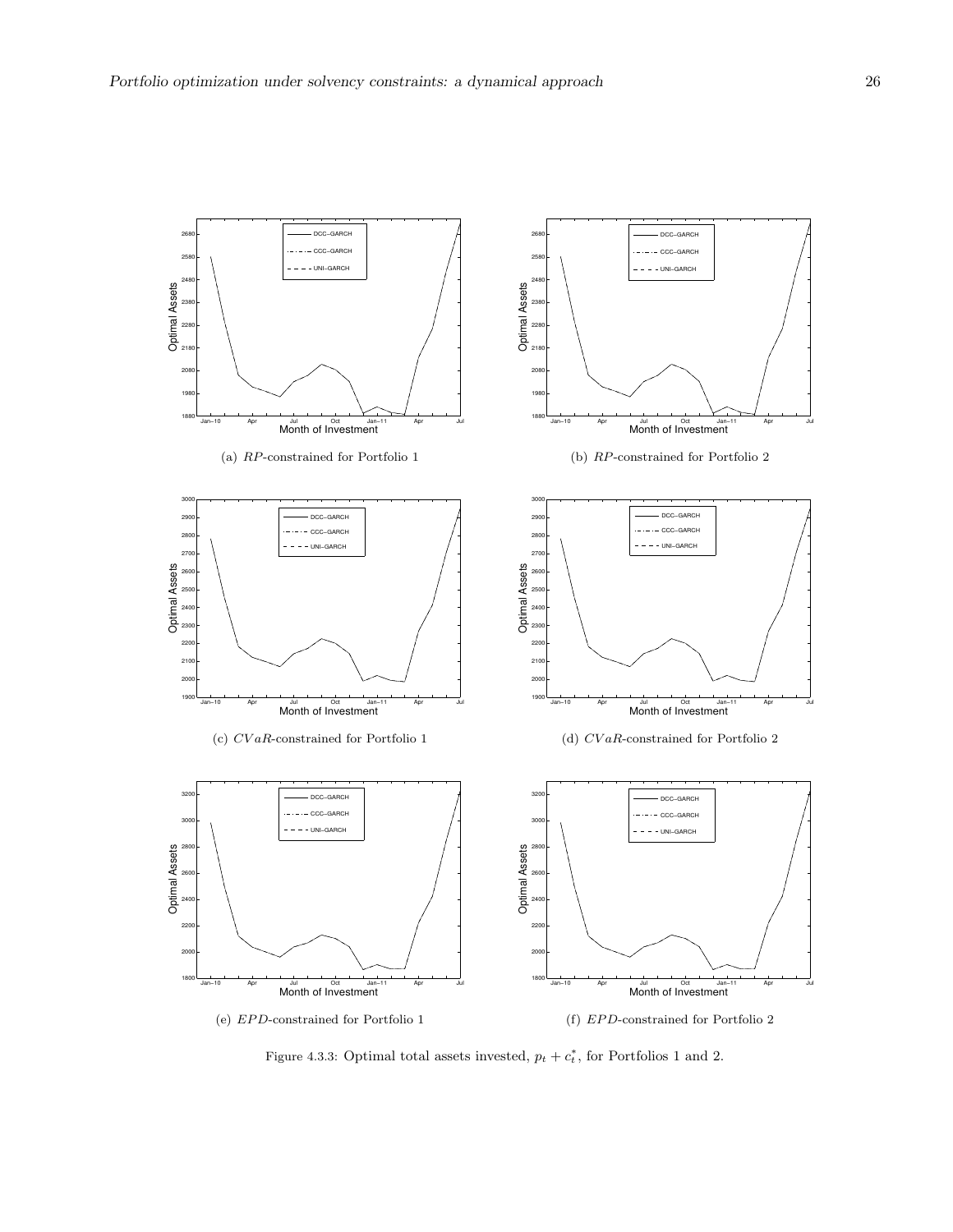

Figure 4.3.4: Optimal asset allocation for Portfolio 1 with double rolling window.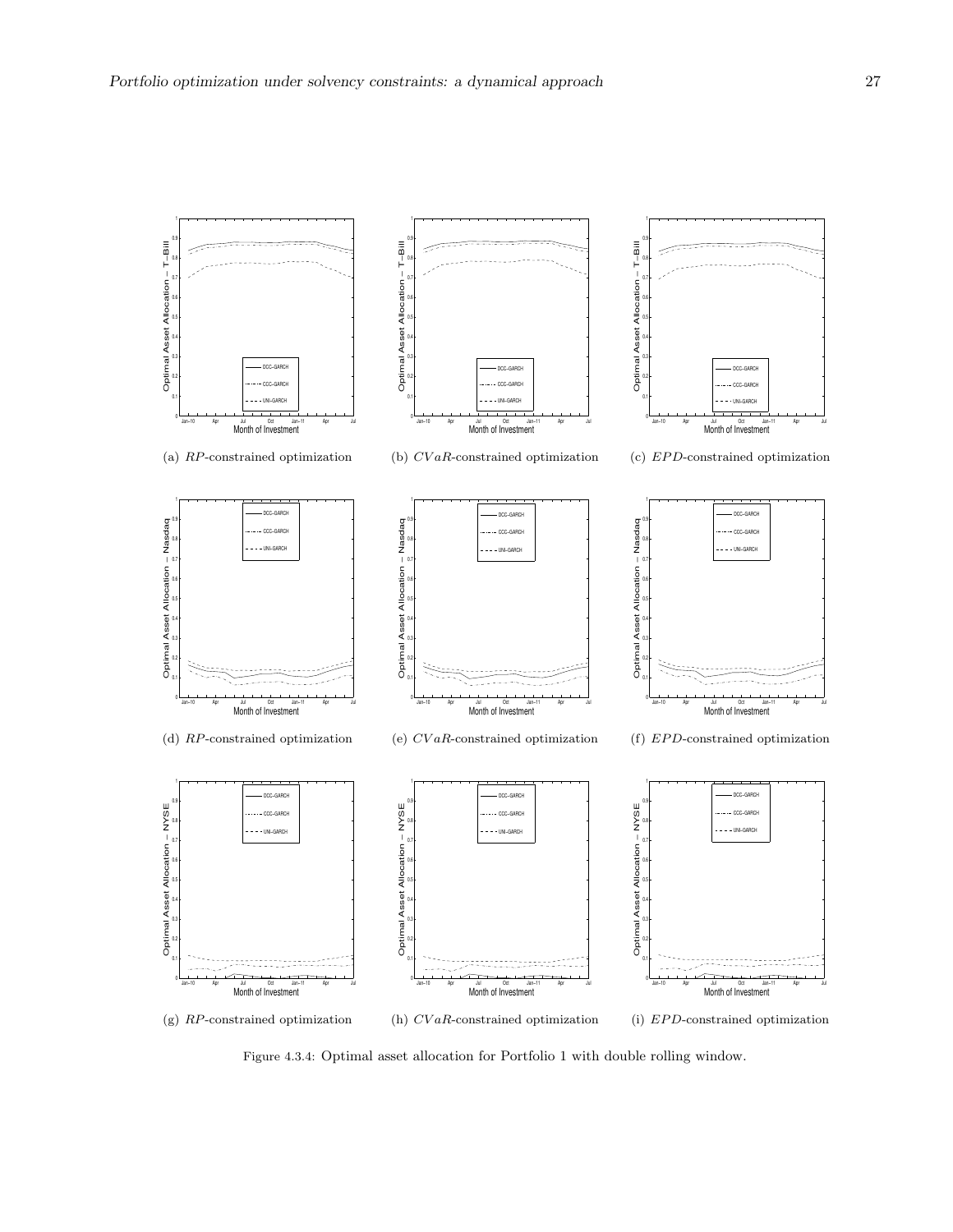

Figure 4.3.5: Optimal asset allocation for Portfolio 2 with double rolling window.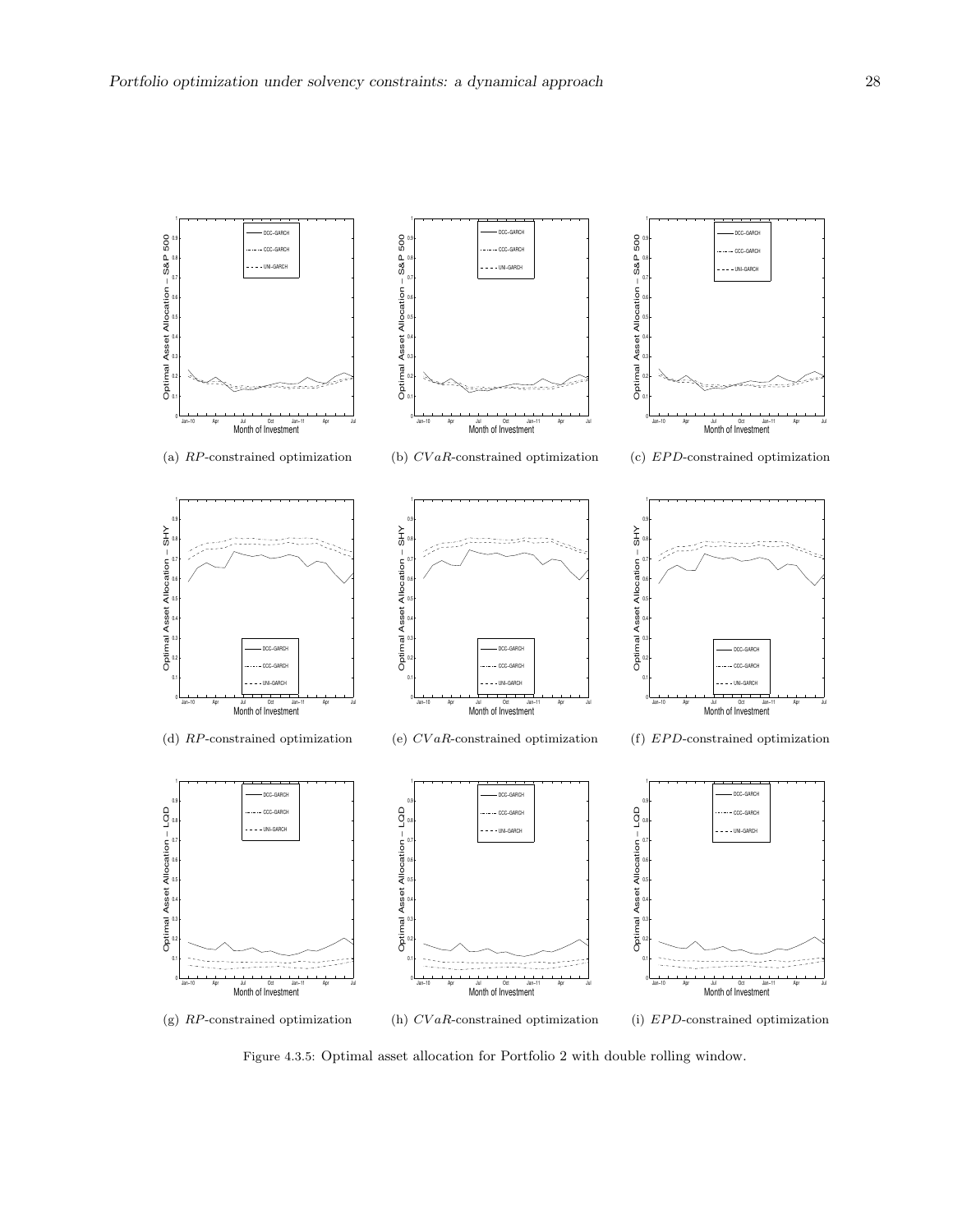where  $(c^*_{t+(k-1)\tau}, \mathbf{x}^*_{t+(k-1)\tau})$  and  $\mathbf{R}_{t+k\tau}$  represents the optimal solution and the gross return vector, respectively, over the period  $[t + (k-1)\tau, t + k\tau]$ , for any  $k = 1, \ldots, l_{B'}$ . The average assets invested are calculated by taking averages of all  $p_{t+(k-1)\tau} + c^*_{t+(k-1)\tau}$  over the rolling period. The results are reported in the first panel of Tables 4.3.1 and 4.3.2.

|                                                |                               | Solvency Performance             |                            |                      | Portfolio Performance |                      |                         |
|------------------------------------------------|-------------------------------|----------------------------------|----------------------------|----------------------|-----------------------|----------------------|-------------------------|
|                                                | Avg. Assets<br>invested       | Avg. Solvency<br>Value           | Max. Solvency<br>Value     | Avg.<br>AROC(%)      | Std.<br>AROC          | Sharpe<br>Ratio      | Turnover                |
| Problem 1.<br><b>Ruin Constraint</b>           |                               | Avg.<br>Ruin Probability (%)     | Max.<br>Ruin Prob (%)      |                      |                       |                      |                         |
| Covariance Model<br>DCC<br>$_{\rm CCC}$<br>UNI | 2129.17<br>2129.06<br>2128.81 | 0.497<br>0.497<br>0.496          | 0.546<br>0.553<br>0.589    | 5.08<br>5.06<br>5.17 | 1.46<br>1.56<br>2.25  | 3.46<br>3.23<br>2.29 | 0.019<br>0.021<br>0.020 |
| Problem 2.<br>CVaR Constraint                  |                               | Avg.<br>CVaR                     | Max.<br>CVaR               |                      |                       |                      |                         |
| Covariance Model<br>DCC<br>CCC<br>UNI          | 2258.85<br>2258.75<br>2258.48 | $-1.773$<br>$-1.319$<br>$-2.114$ | 28.645<br>32.857<br>58.813 | 4.67<br>4.65<br>4.75 | 1.38<br>1.47<br>2.11  | 3.38<br>3.16<br>2.24 | 0.018<br>0.020<br>0.018 |
| Problem 3.<br>EPD Constraint                   |                               | Avg.<br>EPD Ratio $(\%)$         | Max.<br>EPD Ratio $(\%)$   |                      |                       |                      |                         |
| Covariance Model<br>DCC<br>CCC<br>UNI          | 2222.25<br>2222.15<br>2221.86 | 0.248<br>0.249<br>0.248          | 0.273<br>0.276<br>0.294    | 4.92<br>4.91<br>5.03 | 1.67<br>1.77<br>2.46  | 2.94<br>2.77<br>2.04 | 0.019<br>0.022<br>0.019 |

Table 4.3.1: Solvency and out-of-sample performance for Portfolio 1.

Table 4.3.2: Solvency and out-of-sample performance for Portfolio 2.

|                  |             | Solvency Performance |                  |         | Portfolio Performance |        |          |
|------------------|-------------|----------------------|------------------|---------|-----------------------|--------|----------|
|                  | Avg. Assets | Avg. Solvency        | Max. Solvency    | Avg.    | Std.                  | Sharpe | Turnover |
|                  | invested    | Value                | Value            | AROC(%) | AROC                  | Ratio  |          |
|                  |             |                      |                  |         |                       |        |          |
| Problem 1.       |             | Avg.                 | Max.             |         |                       |        |          |
| Ruin Constraint  |             | Ruin Probability (%) | Ruin Prob $(\%)$ |         |                       |        |          |
| Covariance Model |             |                      |                  |         |                       |        |          |
| DCC              | 2129.43     | 0.491                | 0.554            | 5.39    | 1.51                  | 3.55   | 0.068    |
| CCC              | 2129.18     | 0.493                | 0.549            | 5.29    | 1.46                  | 3.62   | 0.023    |
| UNI              | 2128.14     | 0.493                | 0.547            | 5.31    | 1.41                  | 3.74   | 0.022    |
|                  |             |                      |                  |         |                       |        |          |
| Problem 2.       |             | Avg.                 | Max.             |         |                       |        |          |
| CVaR Constraint  |             | CVaR                 | CVaR             |         |                       |        |          |
| Covariance Model |             |                      |                  |         |                       |        |          |
| DCC              | 2259.14     | $-6.684$             | 33.681           | 4.97    | 1.42                  | 3.49   | 0.065    |
| CCC              | 2258.88     | $-5.106$             | 30.659           | 4.87    | 1.37                  | 3.55   | 0.021    |
| UNI              | 2258.84     | $-5.418$             | 28.999           | 4.89    | 1.33                  | 3.67   | 0.020    |
|                  |             |                      |                  |         |                       |        |          |
| Problem 3.       |             | Avg.                 | Max.             |         |                       |        |          |
| EPD Constraint   |             | EPD Ratio $(\%)$     | EPD Ratio $(\%)$ |         |                       |        |          |
| Covariance Model |             |                      |                  |         |                       |        |          |
| $_{\text{DCC}}$  | 2222.53     | 0.245                | 0.277            | 5.24    | 1.73                  | 3.03   | 0.068    |
| $_{\rm CCC}$     | 2222.26     | 0.247                | 0.275            | 5.13    | 1.67                  | 3.07   | 0.021    |
| UNI              | 2222.21     | 0.246                | 0.274            | 5.16    | 1.63                  | 3.15   | 0.021    |

For all models and for both portfolios the average total investment is almost the same across each covariance model. Table 4.3.1 shows that the mean out-of-sample ruin probability is around 0.497 for all models in Portfolio 1. However, we observe scenarios under which the ruin solvency constraint is violated. Although not reported in the tables, the number of violations is the same across all models and typically corresponds to a negative monthly rate of return for both risky assets. More specifically, the maximum values for the ruin probabilities are attained when the asset monthly rate of returns are −11% for NASDAQ and −12% for NYSE. . The DCC-GARCH is the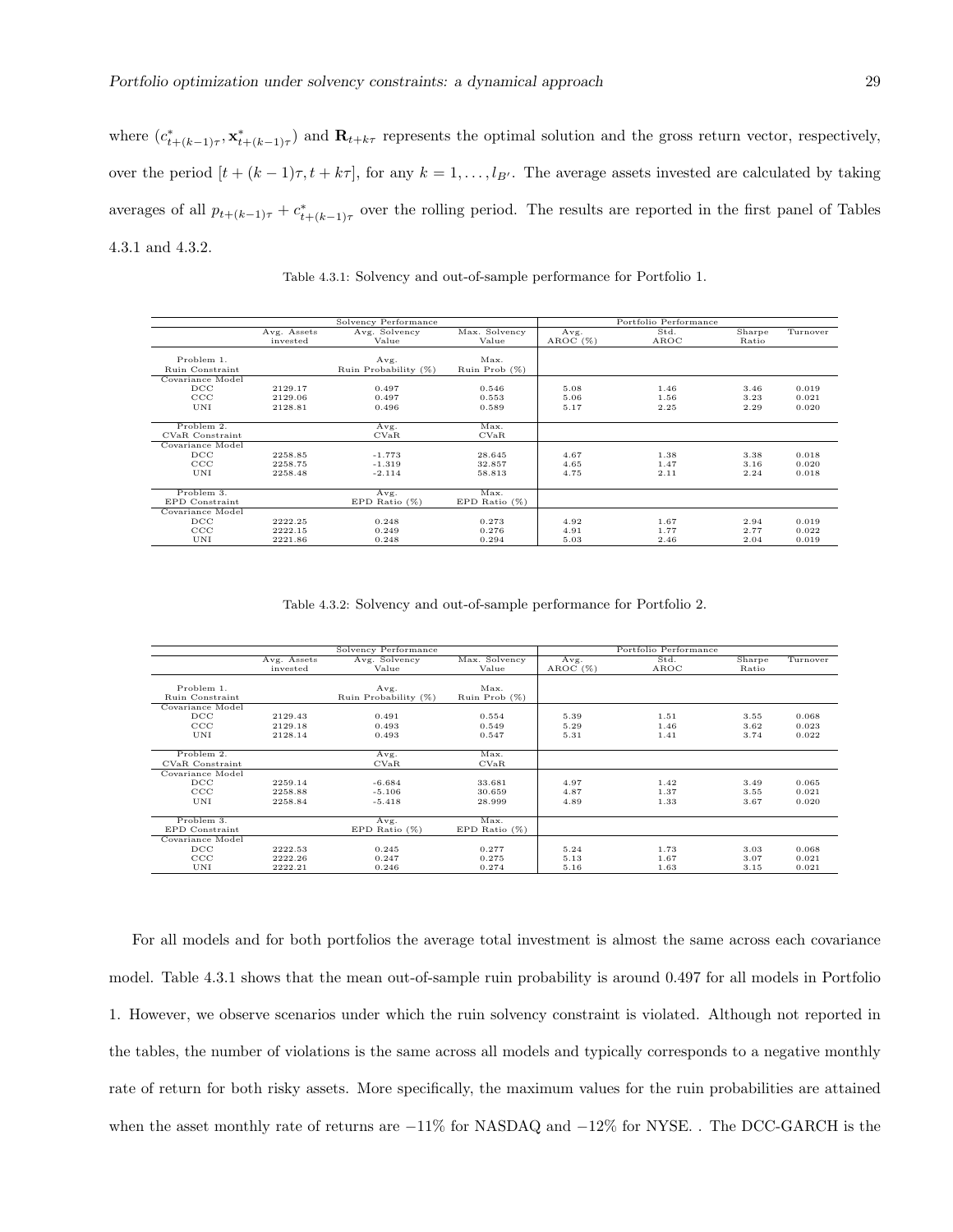best model choice in the sense that it gives the lowest maximum ruin probability of 0.546%, as opposed to 0.589% observed in the no-correlation case. A similar pattern can be observed for the maximum levels of  $CVaR$  and  $EPD$  ratio. The results in Table 4.3.2 indicate that although the DCC-GARCH model has the smallest average solvency values, it produces the highest maximum solvency values observed in the periods of high negative returns. However, the differences between these values are not as high as in the Portfolio 1 case. Potential improvements for reducing the number of constraint violations could be obtained using a more sophisticated conditional mean return (e.g. an autoregressive structure) and estimating the model parameters based on lower frequency data (e.g. weekly or monthly). The latter reduces the number of simulation steps and thus improves the GARCH forecasting performance.

We now analyze the out-of-sample portfolio performance by computing averages, standard deviations and Sharpe ratios based on an adjusted rate of return on capital defined below:

$$
AROC_{t,t+\tau} = \frac{(p_t + c_t^*)\mathbf{R}_{t+\tau}^T \mathbf{x}_t^* - E[Y_{t+\tau}]}{c_t} - 1.
$$

The following quantities are calculated and reported in the second panel of Tables 4.3.1 and 4.3.2:

$$
\hat{\mu}_{AROC} = \frac{1}{l_{B'}} \sum_{k=1}^{l_{B'}} AROC_{t+(k-1)\tau, t+k\tau},
$$
\n
$$
\hat{\sigma}_{AROC} = \sqrt{\frac{1}{l_{B'}} \sum_{k=1}^{l_{B'}} (AROC_{t+(k-1)\tau, t+k\tau} - \hat{\mu}_{AROC})^2},
$$
\n
$$
\widehat{SR}_{AROC} = \frac{\hat{\mu}_{AROC} - E[r_f]}{\hat{\sigma}_{AROC}},
$$
\n
$$
Turnover = \frac{1}{l_{B'} - 1} \sum_{k=1}^{l_{B'} - 1} \sum_{i=1}^{n} |x_{i,t+k\tau}^* - x_{i,t+(k-1)\tau}^*|.
$$

Here  $r_f$  represents the risk-free rate of return given by the 3-month T-Bills. DeMiguel and Nogales (2009) interpret the portfolio turnover as the average percentage of wealth traded in each period. From Table 4.3.1, we observe that the no-correlation GARCH model outperforms the other two covariance specifications in terms of the average AROC. The DCC and CCC-GARCH models have slightly lower and approximately equal values for  $\hat{\mu}_{AROC}$ . The risk-return trade-off is also visible from the fact that the average AROC is a decreasing function of capital invested. The DCC-GARCH provides the highest values of Sharpe Ratio in all of the situations. For example,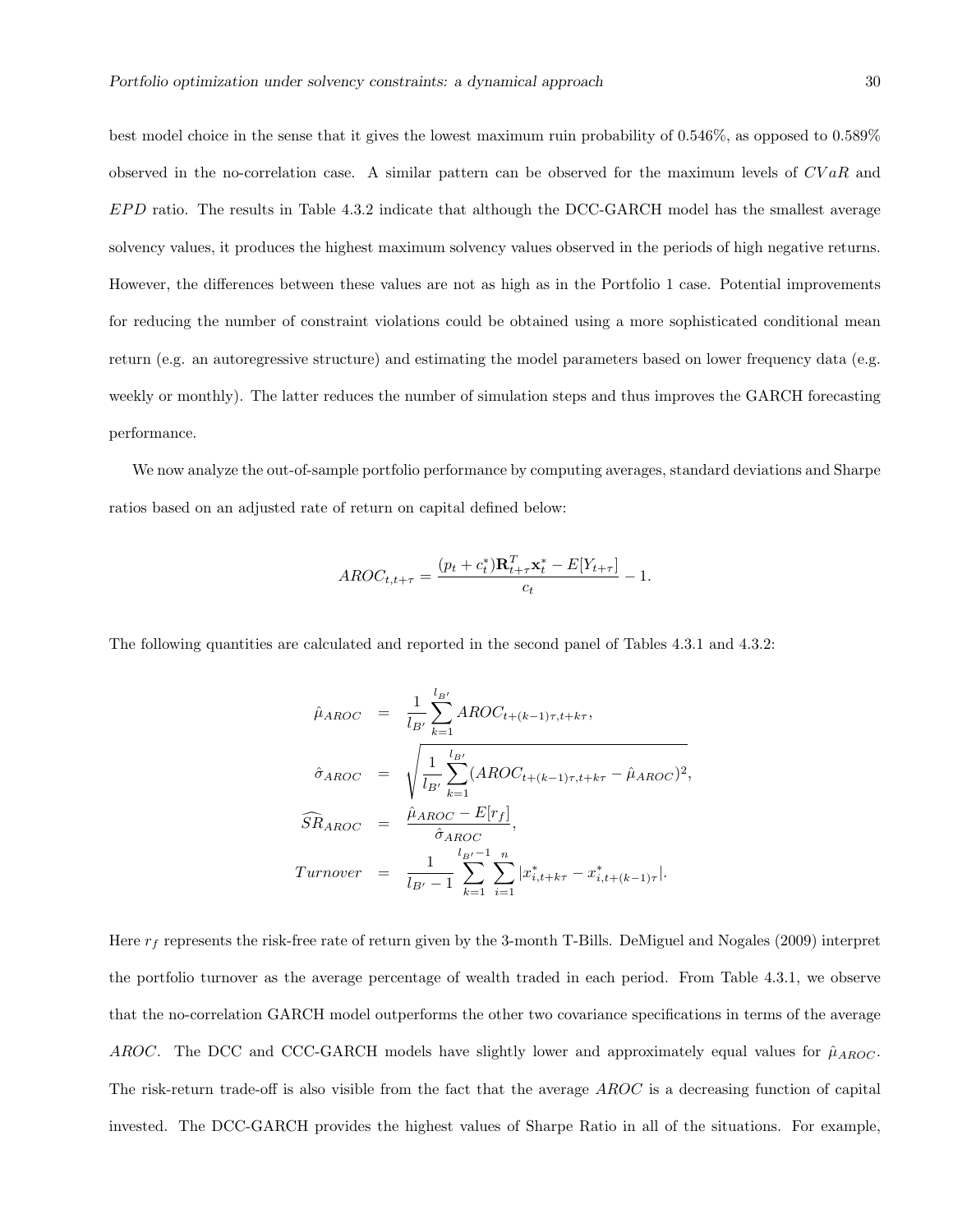$SR_{AROC} = 3.46$  for the RP-constrained optimization, 3.38 for CVaR and 2.94 for EPD. The smallest Sharpe Ratios are recorded for the no-correlation dynamic with values of 2.29, 2.24 and 2.04, respectively. Thus, we can conclude that the incorporation of a dynamic correlation for modelling the two risky assets in Portfolio 1 increases the portfolio performance as measured by its Sharpe Ratio. The turnover ratios have similar values for all models. According to the results in Table 4.3.2, the DCC-GARCH model outperforms the other GARCH counterparts in terms of average AROC, but it has the smallest  $\overline{SR}_{AROC}$ . However, the differences are much smaller than in the Portfolio 1 case (e.g. the largest difference is for the RP-constrained optimization when the  $\widehat{SR}_{AROC} = 3.55$  for the DCC-GARCH as opposed to 3.74 for the UNI-GARCH). Unlike in the previous study, the portfolio turnover is approximately three times higher in the case of the DCC-GARCH. A potential justification for explaining these numerical findings is the presence of relatively small correlations between the Portfolio 2 assets over the time period considered. Therefore, the less complex no-correlation model is preferred in this case.

Finally, we provide a brief discussion regarding the advantages/disadvantages of choosing between the RP and  $CVaR$  solvency criteria. On the one hand, we notice that for both portfolios, the  $CVaR$ -based optimization at 99% requires a higher initial optimal capital than the corresponding  $VaR$  at 99.5%. This also results in a higher overall average out-of-sample  $EPD$  ( $\widehat{EPD} = 2$  for Portfolio 1 and  $\widehat{EPD} = 1.98$  for Portfolio 2) for the CV aR-constrained problem compared to the RP counterpart ( $\widehat{EPD} = 1.45$  for Portfolio 1 and  $\widehat{EPD} = 1.44$  for Portfolio 2).<sup>10</sup> On the other hand, shareholders will benefit more from their investment based on the less conservative approach, since the overall average Sharpe Ratio for the  $RP$  problems are 3.33 and 3.64, respectively, while the corresponding values for the CVaR optimizations are 2.93 and 3.57, respectively. We do not comment on further comparisons with the EPD-constrained optimization, since the latter is constructed based on an arbitrary upper limit for the EPD ratio.

## 5 Conclusions

In this paper, we propose three problems to solve jointly for the optimal capital requirement and its optimal portfolio allocation. Each problem is constructed based on two types of constraints. The first set of constraints are dictated by standard solvency insurance requirements such as  $VaR$ ,  $CVaR$  and  $EPD$  calculated for a specified

 $10$ These overall average  $EPD$  values are computed across all models for the rolling period using the optimal solutions of  $RP$  and CV aR optimization problems and observed returns.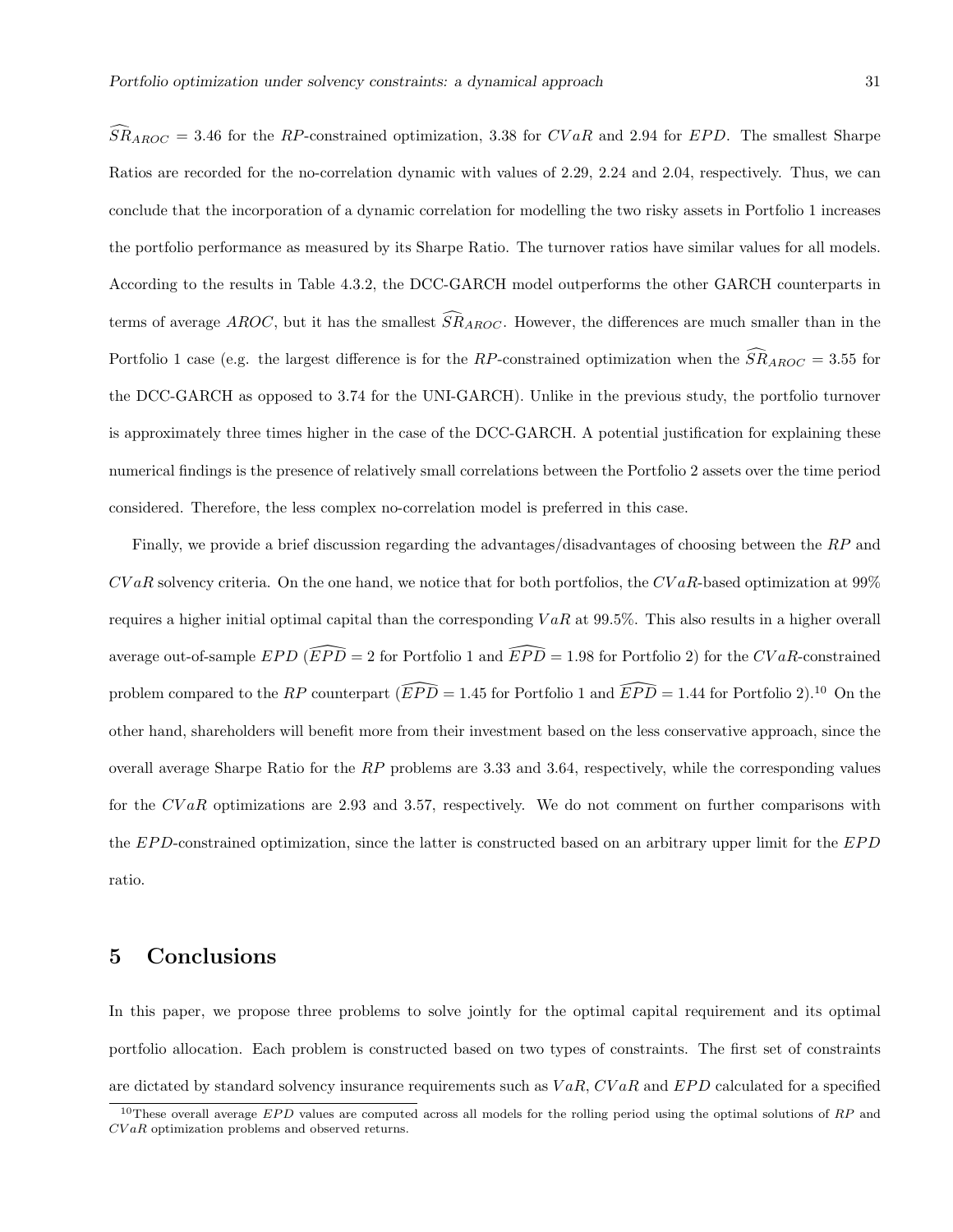horizon and for a given confidence level. The second constraint represents a performance measure constraint based on a lower bound for the shareholders' expected ROC. We provide a novel semiparametric approach for solving these problems based on a parametric distribution of the liability random variable and the empirical distribution for asset returns. In particular, we assume claim amounts follow a Lognormal distribution and portfolio's asset returns are generated according to a Dynamic Conditional Correlation multivariate GARCH model. We provide sufficient conditions such that each solvency constraint admits a convex representation; these are further implemented using the non-linear optimization Matlab solver based on interior-point algorithms. We examine optimal solutions for 3-asset portfolios (two indices and one risk-free asset) through two numerical experiments.

In the first numerical example, we construct efficient frontiers for the optimal capital based on different levels of expected ROC. The efficient frontiers have the same pattern for all constraints and covariance models considered. The correlation between the two entities plays an important role in the behaviour of the optimal capital required and the portfolio structure. For the same level of expected ROC, the minimum value of  $c_t^*$  is obtained for the no-correlation model, while DCC-GARCH is the most conservative model.

The out-of-sample performance of our portfolio is tested in a second detailed numerical example using a double rolling window estimation for both assets and liabilities. On the one hand, we found that the optimal required capital varies substantially across all models and optimization problems. On the other hand, the differences between the optimal portfolio weights are not as pronounced. We computed two types of indicators for assessing the solvency and return on capital performances. Our results suggest that the DCC model outperforms the other candidates (has the smallest value of the maximum  $RP$ ,  $CVaR$  and  $EPD$  and provides the highest out-of-sample Sharpe Ratio) when assets are strongly correlated, while the univariate GARCH is slightly preferred for low correlated asset portfolios. Several extensions to our models can be further investigated by including more complex models for assets and liabilities, as well as by extending this work to allow for multiple business lines, friction costs and possibly a multiperiod setting.

## Acknowledgments

The authors would like to thank the Committee on Knowledge Extension Research (CKER) and the Financial Reporting Section of the Society of Actuaries for their support.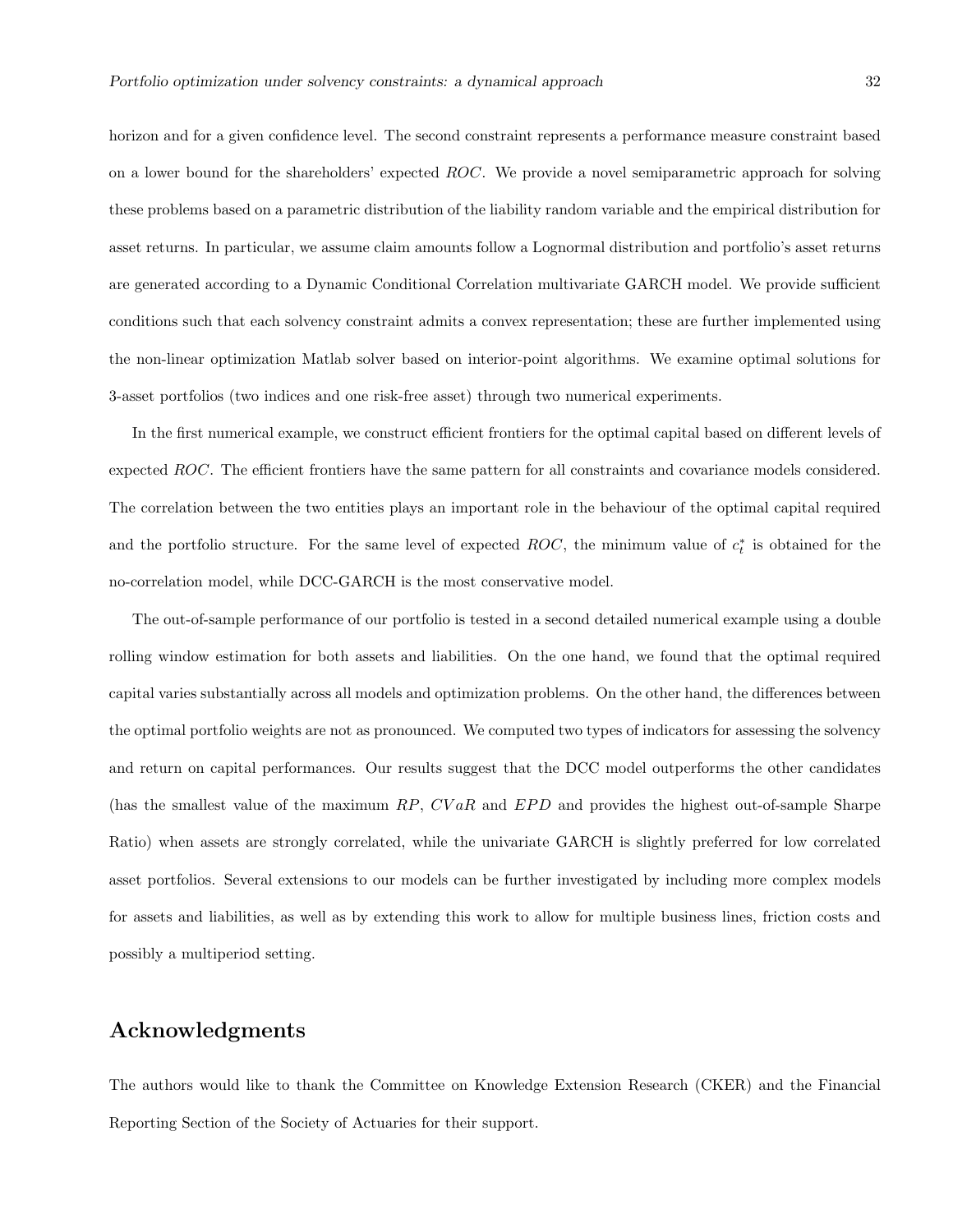## References

- [1] Alexander, S., Coleman, T., and Li, Y. (2006). Minimizing CVaR and VaR for a Portfolio of Derivatives. Journal of Banking and Finance, 30, 583-605.
- [2] Acerbi, C., and Tasche, D. (2002). On the Coherence of Expected Shortfall. Journal of Banking and Finance, 26(7), 1487-1503.
- [3] Artzner, P. (1999). Application of Coherent Risk Measures to Capital Requirements in Insurance. North American Actuarial Journal. 13, 11-25.
- [4] Artzner, P., Delbaen, F., Eber, J. M., and Heath, D. (1999). Coherent measure of risk. Mathematical Finance, 9(3), 203-228.
- [5] Artzner, P., Delbaen, F. and Koch-Medina, P. (2009). Risk Measures and Efficient Use of Capital. ASTIN Bulletin, 39(1), 101-116.
- [6] Asimit, V.A., Badescu, A., Siu, T.K., and Zinchenko, Y. (2012). Capital Requirements and Optimal Investment with Solvency Constraints. IMA Journal of Management Mathematics, In Press.
- [7] Balbas, A. (2008). Capital Requirements: Are They the Best Solutions?. working paper, available at http://ideas.repec.org/p/ner/carlos/infohdl10016-3367.html.
- [8] Barth, M. (2000). A Comparison of Risk-Based Capital Standards under the Expected Policyholder Deficit and the Probability of Ruin Approaches. Journal of Risk and Insurance. 67(3), 397-413.
- [9] Bauwens, L., Laurent, S., and Rombouts, J.K.V. (2006). Multivariate GARCH models: a survey. Journal of Applied Econometrics, 21, 79-109.
- [10] Bollerslev, T. (1990). Modeling the Coherence in Short-Run Nominal Exchange Rates: a Multivariate Generalized ARCH Model. Review of Economics and Statistics, 72. 498-505.
- [11] Boyd, S., and Vandenbergue, L. (2004). Convex Optimization. Cambridge University Press. Cambridge.
- [12] Butsic, R.P. (1994). Solvency Measurement for Property-Liability Risk-Based Capital Applications. Journal of Risk and Insurance, 61, 656-690.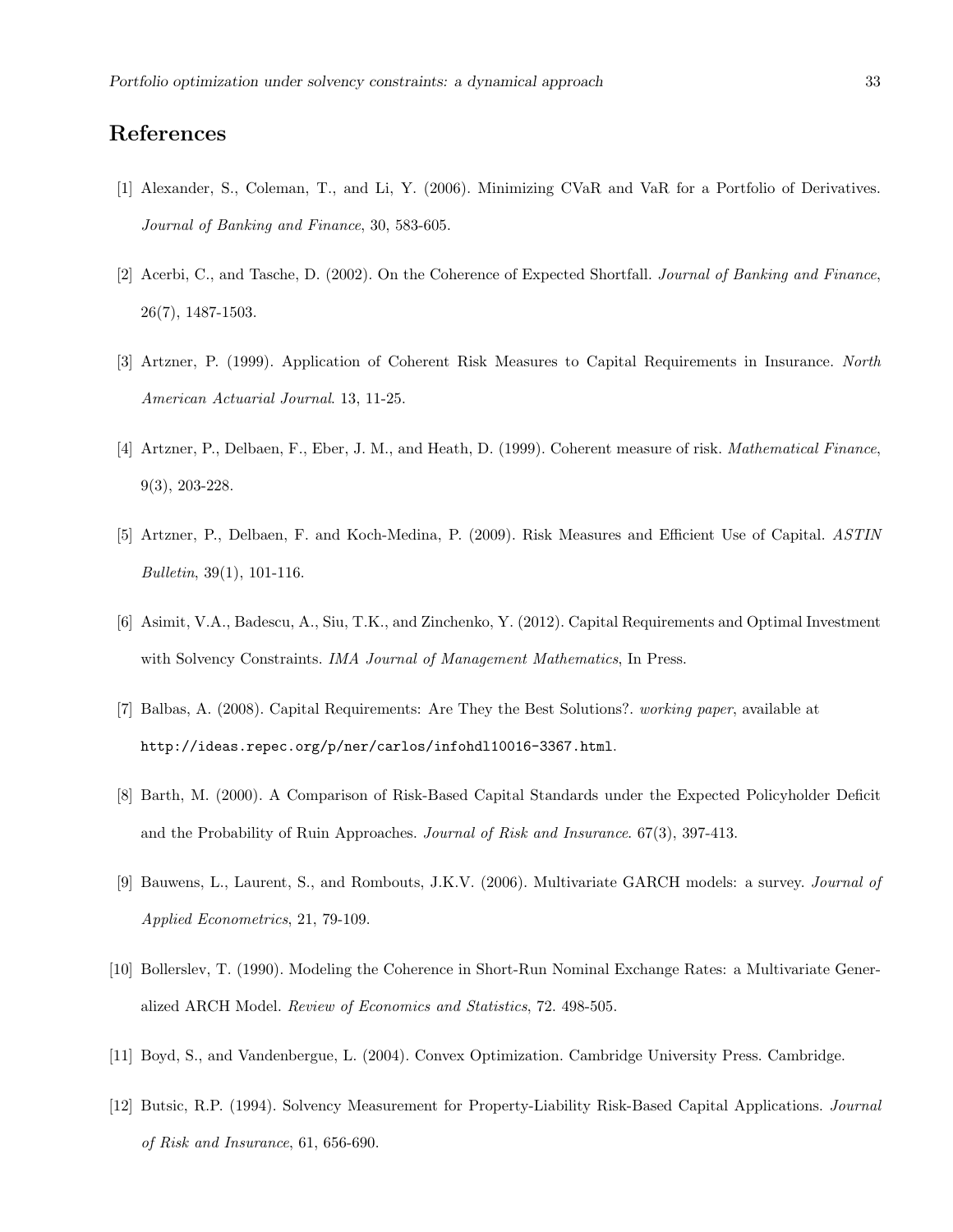- [13] Cherny, A., and Madan, D. (2009). New Measures for Performance Evaluation. Review of Financial Studies, 22(7), 2571-2606.
- [14] Cummins, D. and Phillips, R.D. (2009). Capital adequacy and insurance risk-based capital systems, Journal of Insurance Regulation, 28(1), 2572.
- [15] DeMiguel, V., and Nogales, F.J. (2009). Portfolio Selection with Robust Estimators. Operations Research, 57(3), 560-577.
- [16] Dhaene J., Vanduffel S., Goovaerts M., Kaas R., Tang Q., and Vyncke D. (2006). Risk measures and comonotonicity: A review. Stochastic Models, 22(4), 573-606.
- [17] Djehiche, B., and Hörfelt, P. (2005). Standard Approaches to Asset & Liability Risk, Scandinavian Actuarial Journal, 5, 377-400.
- [18] EIOPA, 2011. "Equivalence Assessment of the Swiss Supervisory System in Relation to Articles 172, 227 and 260 of the Solvency II Directive". EIOPA-BoS-11-028, available at https://eiopa.europa.eu/consultations/consultation-papers/index.html.
- [19] Eling, M., Gazert, N., and Schmeiser, H. (2009). Minimum Standards for Investment Performance: A New Perspective on Non-Life Insurer Solvency, *Insurance; Mathematics and Economics*, 45(1), 113-122.
- [20] Engle, R. F. (2002). Dynamic Conditional Correlation a Simple Class of Multivariate GARCH Models. Journal of Business and Economic Statistics, 20, 339-350.
- [21] Engle, R. F. and Sheppard, K. (2001). Theoretical and Empirical Properties of Dynamic Conditional Correlation Multivariate GARCH. NBER working paper No. 8554.
- [22] Engle, R. F. and Sheppard, K. (2008). Evaluating the Specification of Covariance Models for Large Portfolios. working paper.
- [23] Farkas, W., Koch-Medina, P., and Munari, C-A. (2012). Capital requirements and risk measures with multiple assets, working paper, available at http://ssrn.com/abstract=1989077.
- [24] Föllmer, H., and Schied, A. (2002). Convex Measures of Risk and Trading Constraints. Finance and Stochastics, 6, 429-447.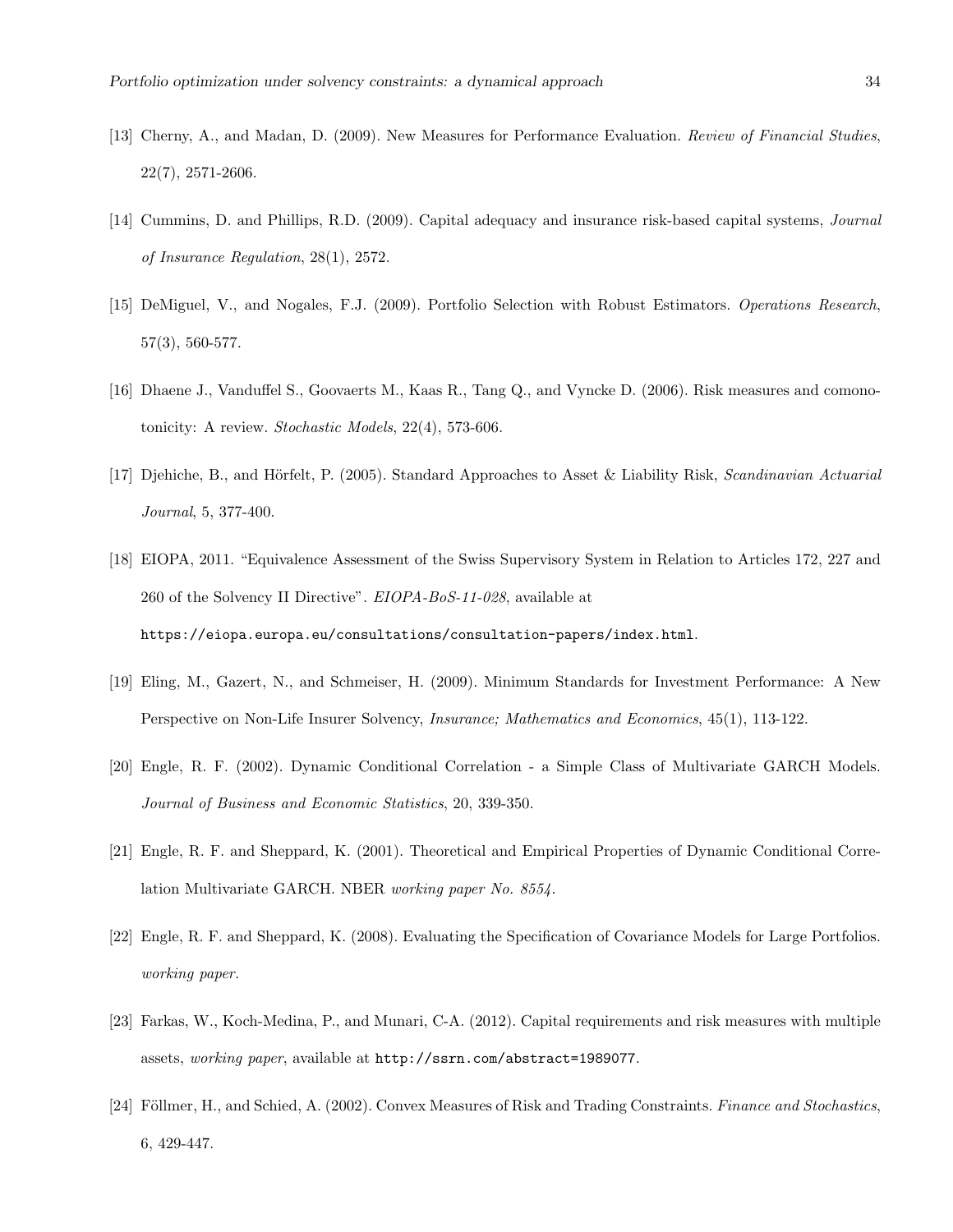- [25] FOPI. (2004). Federal Office of Private Insurance, Whitepaper on Swiss Solvency Test.
- [26] Gaivoronski, A., and Pflug, G. (2004). Value at Risk in Portfolio Optimization: Properties and Computational Approach. Journal of Risk, 7(2), 1-31.
- [27] Hlouskova, J., Schmidheiny, K., and Wagner, M. (2009). Multistep Predictions for Multivariate GARCH Models: Closed Form Solution and the Value for Portfolio Management. Journal of Empirical Finance, 16, 330-336.
- [28] Holzmüller I. (2009). The United States RBC Standards, Solvency II and the Swiss Solvency Test: A Comparative Assessment. The Geneva Papers, 34, 56-77.
- [29] Hürliman, W. (2003). Conditional Value-at-Risk Bounds for Poisson Risks and a Normal Approximation. Journal of Applied Mathematics, 3, 141-153.
- [30] Krokhmal. P., Palmquist, J., and S. Uryasev. (2002). Portfolio Optimization with Conditional Value-At-Risk Objective and Constraints. The Journal of Risk, 4(2), 11-27.
- [31] Krokhmal, P., Zabarankin, M., and Uryasev, S. (2011). Modeling and Optimization of Risk. Surveys in Operations Research and Management Science, 16 (2), 49-66.
- [32] Larsen, N. Mausser, H. and Uryasev, S. (2002). Algorithms for optimization of value-at-risk. In P. Pardalos and V.K. Tsitsiringos, editors, Financial Engineering, e-Commerce and Supply Chain, 129157. Kluwer Academic Publishers.
- [33] Laurent, S., Rombouts, J.V.K., Violante, F. (2012). On the Forecasting Accuracy of Multivariate GARCH Models. Journal of Applied Econometrics, 27(6), 934-955.
- [34] Luedtke, J., and Ahmed, S. (2008). A sample approximation approach for optimization with probabilistic constraints. SIAM Journal on Optimization, 19, 674-699.
- [35] National Association of Insurance Commissioners (NAIC). (2009). NAIC Capital Adequacy Task Force Risk-Based Capital Overview, Kansas City, MO.
- [36] Mankai, S., and Bruneau, C. (2012). Optimal Investment and Capital Management decisions for a Non-Life Insurance Company, Bankers, Markets & Investors, 119.